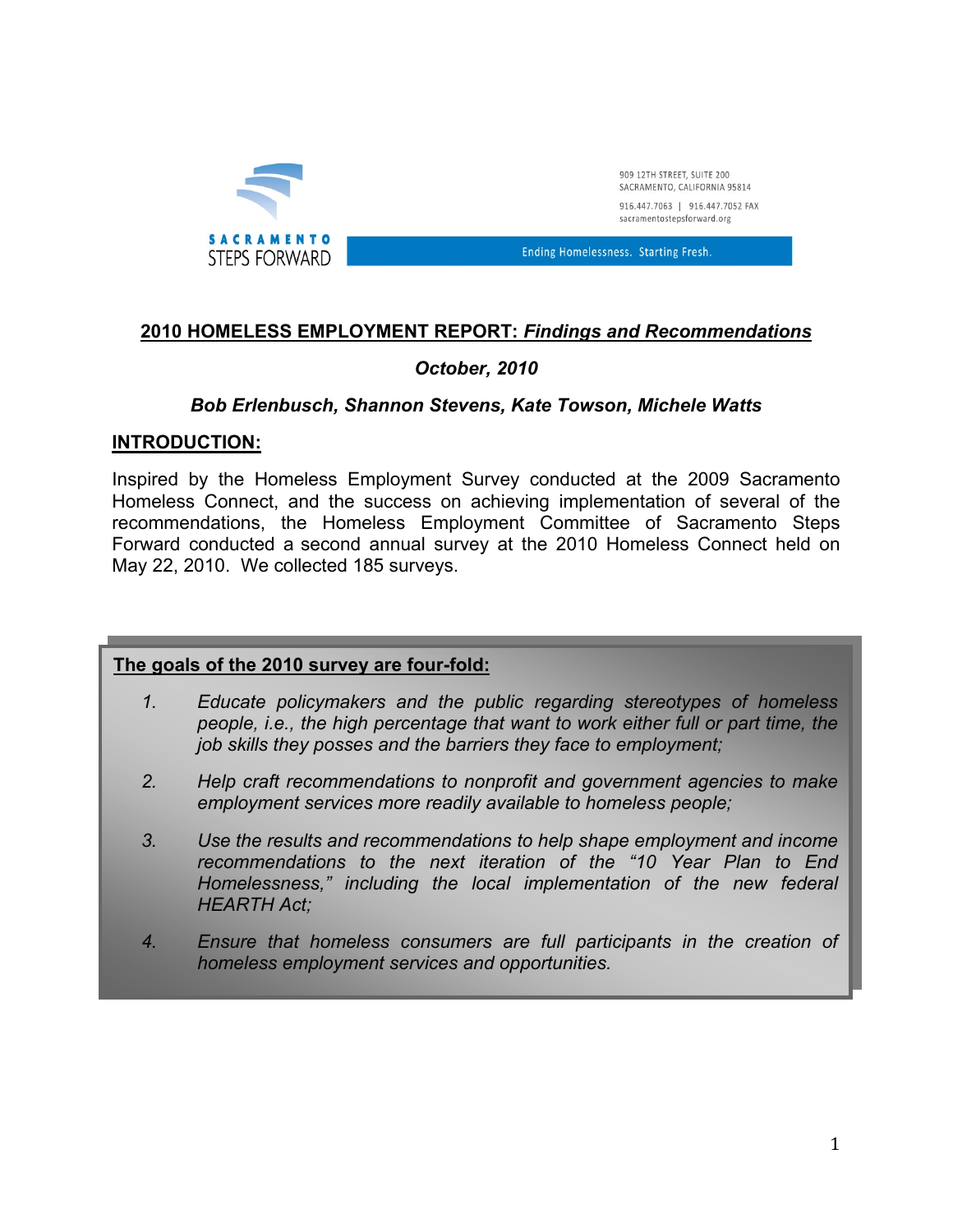# **EXECUTIVE SUMMARY:**

This report covers the results of 185 homeless men and women respondents that were a sample of the approximately 800 homeless people attending the Homeless Connect event.

### *The goals of the 2010 survey are four-fold***:**

- *1. Educate policymakers and the public regarding stereotypes of homeless people, i.e., the high percentage that want to work either full or part time, the job skills they posses and the barriers they face to employment;*
- *2. Help craft recommendations to nonprofit and government agencies to make employment services more readily available to homeless people;*
- *3. Use the results and recommendations to help shape employment and income recommendations to the next iteration of the "10 Year Plan to End Homelessness", including the local implementation of the new federal HEARTH Act;*
- 4. *Ensure that homeless consumers are full participants in the creation of homeless employment services and opportunities.*

### *Top 10 findings include:*

- **1. Demographics:** 67.4% were between the ages of 21-50 with 28.8% over the age of 50; 51.7% were people of color with the largest percentage being African-American [35.6%]; 47.3% male and 52.7% female;
- **2. Economic reasons for homelessness:** 71.0% stated several economic reasons why they were homeless – 36.8% had insufficient income and 34.0% had lost their job;
- **3. Length of homelessness:** 33.0% were homeless for more than two years while 32.0% were homeless for six months or less. We identified both gender and ethnic differences, with women and Caucasians more likely to be newer to homelessness and men and people of color more likely to be homeless for two years or longer;
- **4. High unemployment/high desire to work:** 88.0% were not currently working, and almost 50% [47.0%] had been unemployed for 2 years or longer. However, 88.0% wanted to work either full or part time. We found a significantly higher percentage of women working [16.7%] compared to men [6.9%]. We also found gender, ethnic, age and employment status differences as it relates to wanting to work;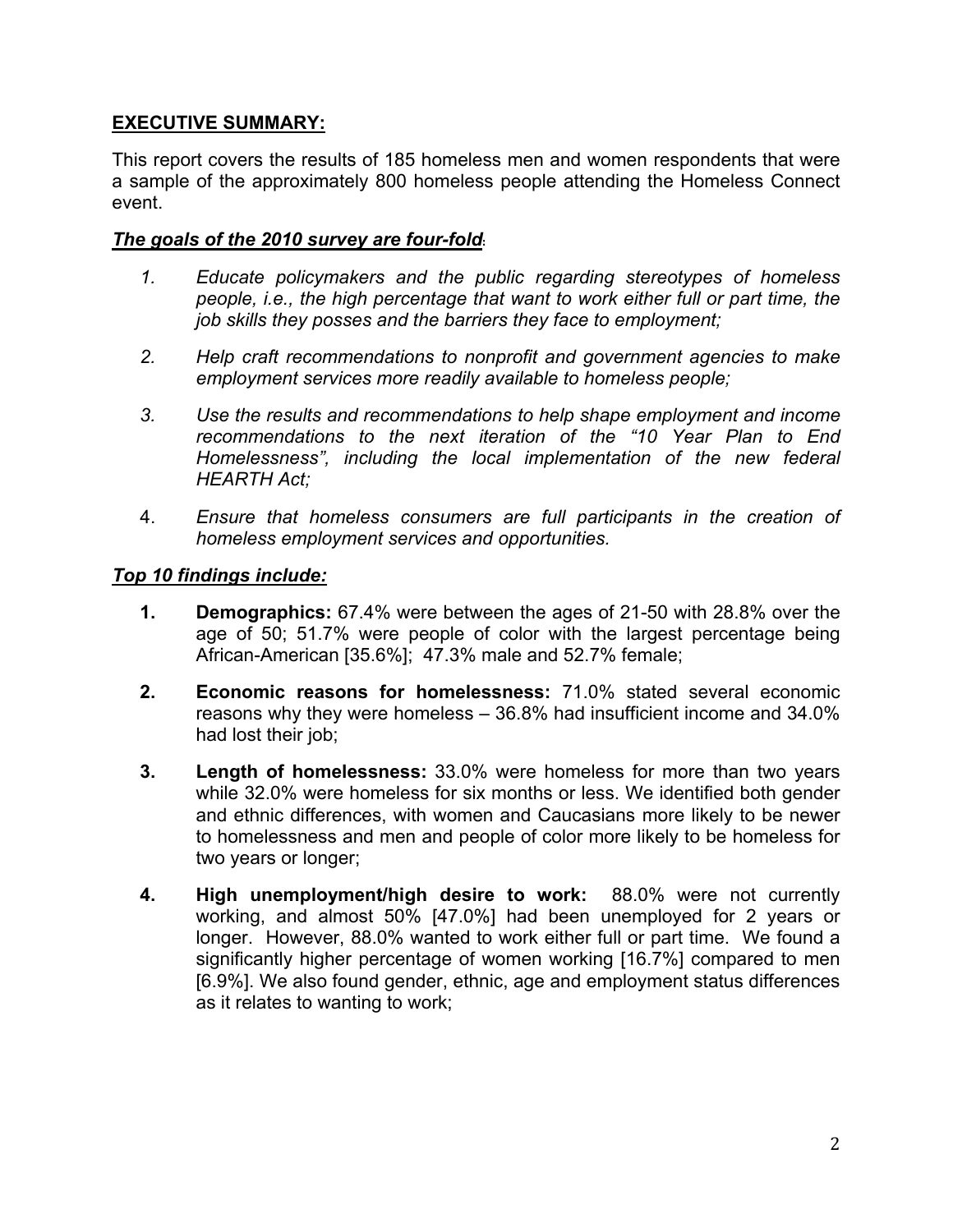- **5. Accommodations:** 38.0% needed accommodations for their disabilities in order to work either full or part time. In addition, we found people of color somewhat less likely to need accommodations for the workplace than Caucasians [33.5% to 39.5% respectively]. Over 50% of those unemployed for two years or longer needed accommodations;
- **6. Barriers to work:**Almost half, or 48.3% cited either a disability [19.2%] or health issue [29.1%] as significant barriers to work; over 40% stated they could not find work or had given up looking; while one third [30.8%] stated lack of transportation was a barrier to finding work; over one quarter [26.8%] cited a combination of lack of training and education as barriers to work; 32.0% indicated that being homeless was a major barrier; 19.2% indicated lack of appropriate clothing and/or appearance was a barrier;
- **7. Job Skills:**34.0% of those surveyed had a license or certificate for their job skill. As in 2009, the 2010 survey confirms a skilled labor force among the homeless population. 65.4% identified "people skills" as their significant job skill; 58.0% identified skills in the service industry; nearly 40% [37.4%] had computer skills; 33.5% in hospitality; 32.4% in retail; 31.0% in sales; one quarter [25.7%] in construction; 29.0% of the homeless respondents had job skills in the warehouse sector;
- **8. Education and Training**:81.3% stated they wanted to go back to school to receive additional training, with almost 80% [79.3%] wanting to attend a fouryear college, community college, or technical school [5.8%%, 46.0% and 27.5% respectively]. We also found gender, age and employment status differences, with both women and younger homeless people wanting to receive additional education and training, while the longer the length of unemployment, the less likely the respondent was to want to receive education and training;
- **9. Agencies that were helpful/NOT helpful:** Homeless service agencies were the most helpful [40.0%]; 42.0% stated that the welfare office [Department of Human Assistance (DHA)] was helpful, divided between General Assistance [27.7%] and CalWORKs [14.6%], and followed by One-Stop Career Centers [30.6%]. The Employment Development Department, Veterans Administration and Social Security Administration were the least helpful [6.5%, 2.7% and 2.7% respectively]. [Note: we did not ask respondents a specific question about their veteran's status];
- **10. Reasons for lack of help:**Several barriers to receiving employment assistance were noted: a combination of bureaucratic barriers, including long waiting lists, red tape and lack of agency follow-up accounted for 35.0%; 26.7% stated the agency was unaware of services available to homeless people; 20.0% identified their disability as a barrier to help; while about 18.3% stated lack of transportation was a major barrier to employment.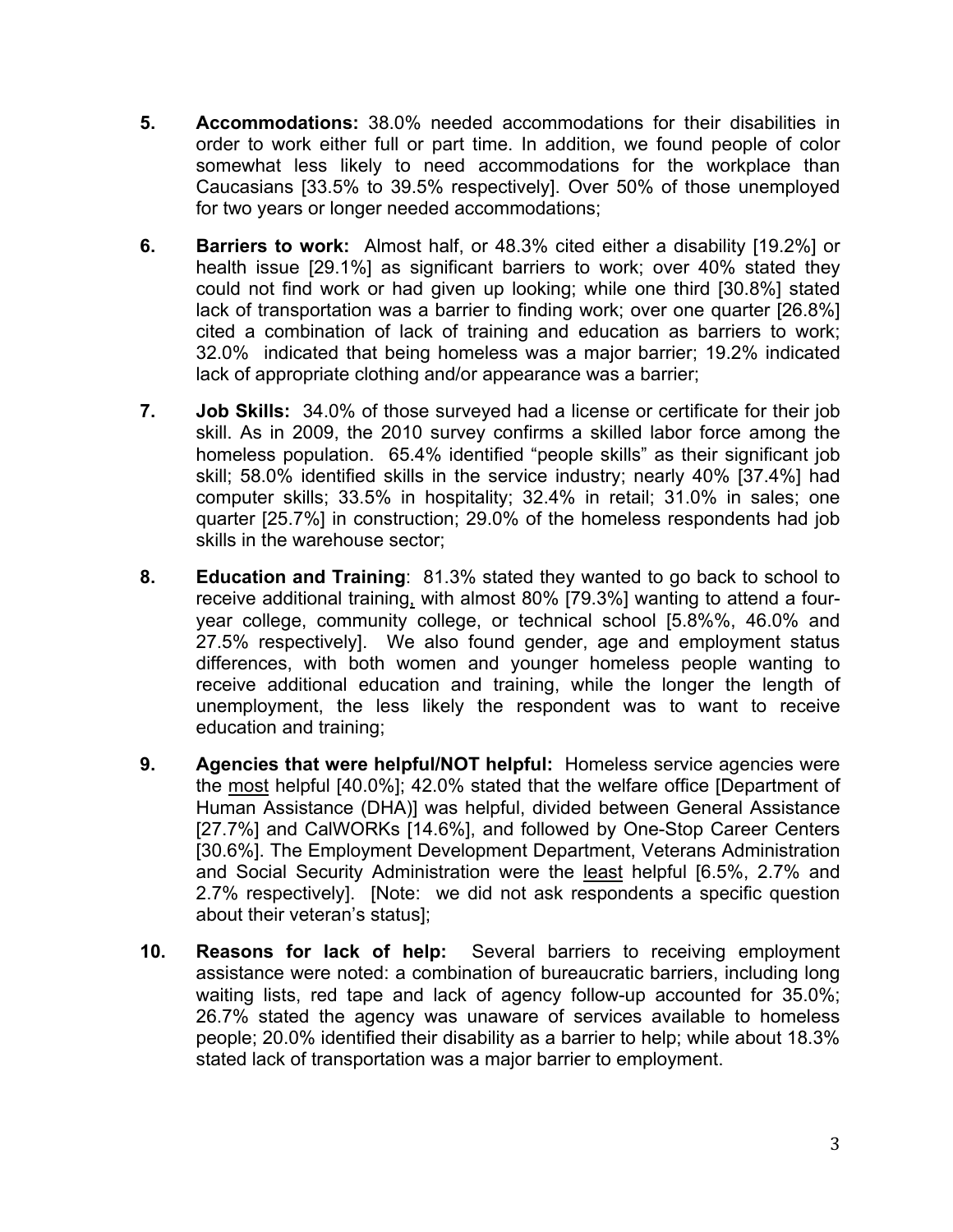### **RECOMMENDATIONS:**

*Preamble to recommendations:* The Employment Committee feels strongly that the overarching guiding principles to ending and preventing homelessness rests on four pillars: [1] safe, decent and affordable homes; [2] access to affordable health care, including mental health and substance abuse services; [3] access to educational opportunities; and [4] a living wage with full benefits.

The Homeless Employment Committee identified Tier 1 recommendations, where we would either take the lead or where we would partner [P with organizations, as well as Tier 2 recommendations for work already in progress:

- **Tier 1:** *Top priority recommendations for 2010-2011*
- **Tier 2:** *Recommendations that we have begun working on and are achieving progress on in 2010*

# **Tier 1:**

- **1. Homeless Employment Summit;** including ensuring integration of Homeless Prevention & Rapid Rehousing funds with other funds [such as Community Services Block grant funds] and the new HEARTH legislation; forming partnerships with local businesses as well as education facilities.
- **2. Create the Homeless Services Liaison Interagency Council:** Interagency Council or all City and County Homeless Services, as well as homeless consumers and advocates *with at least 3 seats on the Policy Board.*
- **3. Fostering Partnerships:** A number of recommendations can be moved forward by continuing to foster partnerships and collaborations with lead agency members of the Homeless Employment Committee. Key partners include Paratransit, Sacramento Homeless Organizing Committee, Sacramento Housing Alliance, Faith & Homeless Families, WEAVE, Resources for Independent Living, Women's Empowerment, Lutheran Social Services, Sacramento Area Emergency Housing Center, Coalition on Regional Equity and SETA. Partnership recommendations include:
	- *Peer to Peer Homeless Outreach and Mentoring Teams*
	- *Semi-Annual Homeless Career Day*
	- *Return to Work trainings for long-time unemployed*
	- *Fully address disability barriers to employment*
	- *Expand transportation opportunities*
	- *Expand child care facilities for homeless care givers*
	- *Expand domestic violence services*
	- *Explore replicating San Francisco's Supportive Housing Employment Collaborative*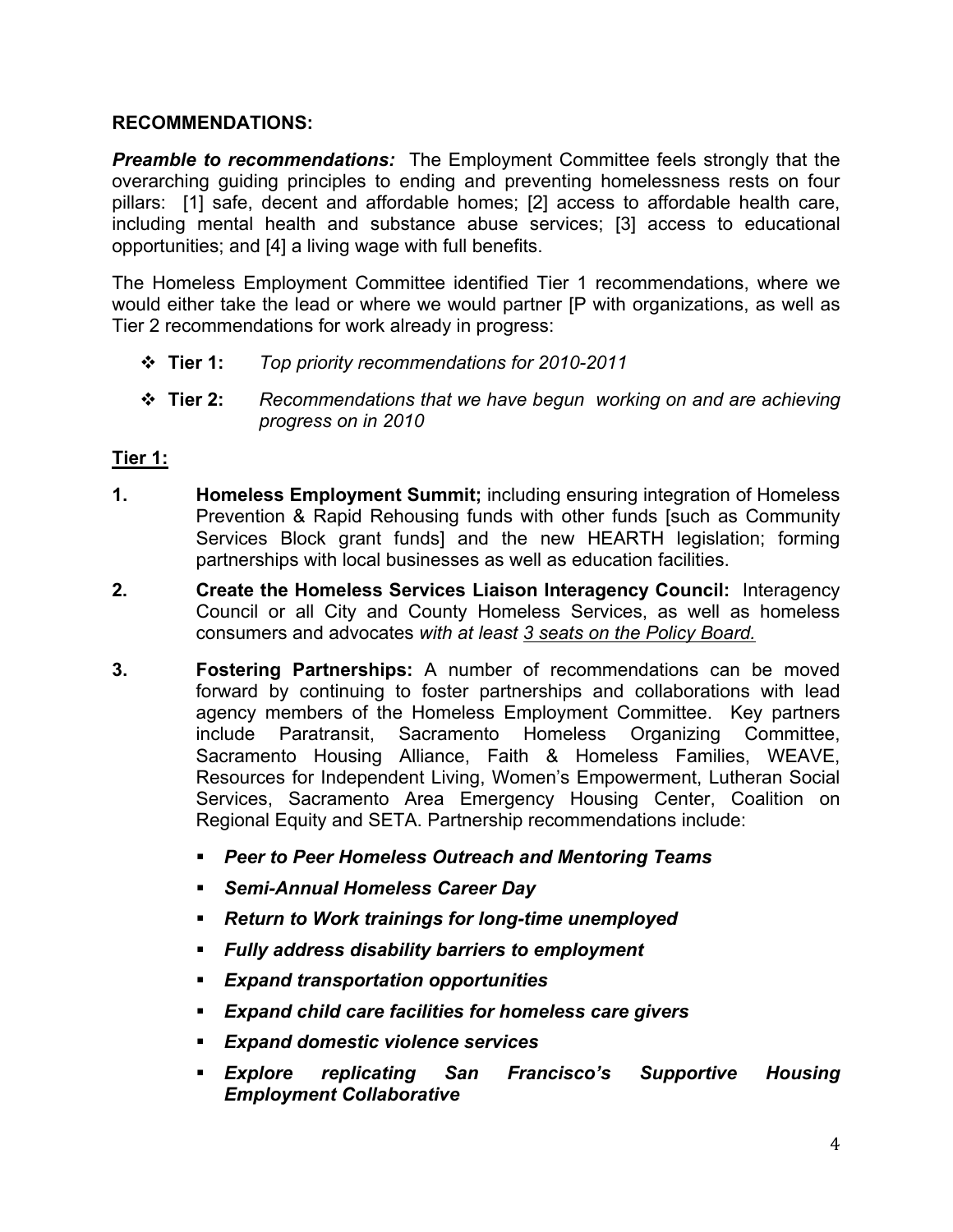# **Tier 2:**

- **4. Implement Mobile Employment Services Van**
- **5. Implement Sacramento Community Voicemail Project**
- **6. WOTC [Work Opportunity Tax Credit] Outreach & Education Campaign**
- **7. Expand access to affordable health care for homeless people:** Link to the recommendations of the Policy Board's Services Committee;

### **Additional recommendations:**

- **8. Expand the current Ten Year Plan to End Homelessness to include homeless youth, individuals and families with employment and income recommendations to be consistent with the HEARTH Act**
- **9. Additional education and training opportunities to homeless people, including:** 
	- partnering with key high growth industries to create employment opportunities;
	- create a *Homeless Apprenticeship Program* working with the trade unions;
	- create a *Homeless Community College Partnership*;
- **10. Launch an education and public relations campaign:** Addressing stereotypes of homeless people and employment issues.

**Timeframe & Progress Update:** These recommendations, as well as progress in meeting these goals, are summarized in the *Recommendations Section*. Short-term, mid-term and long-term objectives are summarized in *Table 31*.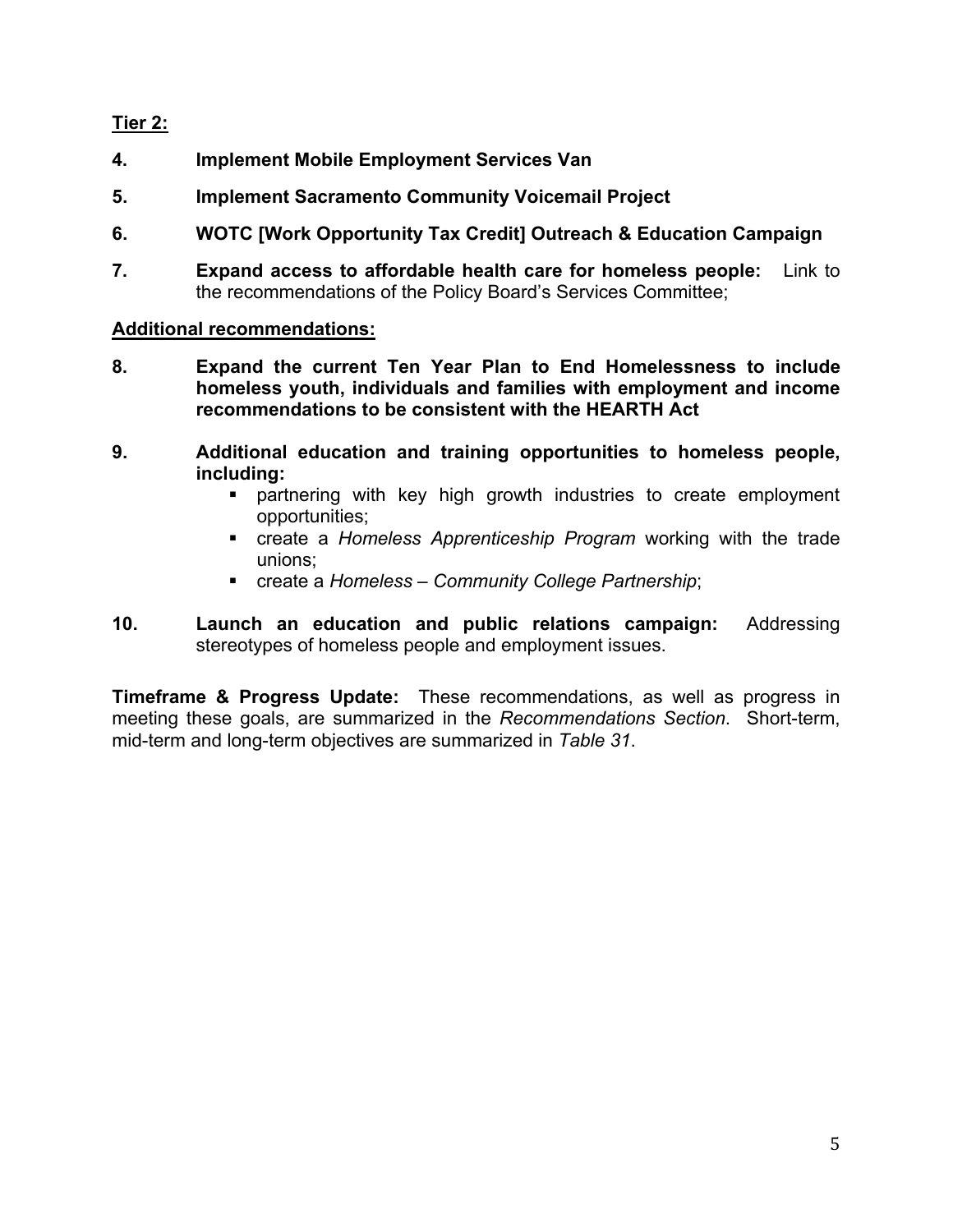### **METHODOLOGY:**

The Homeless Employment Committee administered the same survey that was used at Homeless Connect in 2009. We administered the survey at the 2010 Homeless Connect event on May 22, 2010. Prior to administering the survey, we trained ten survey takers in the administration of the survey to ensure reliability.

The survey was completed by 185 homeless men and women responding to the survey questions administered by our survey team. The respondents were a sample of the approximately 800 homeless people attending the Homeless Connect event.

The data was entered in SPSS [Statistical Package for Social Sciences] in the month of August. We ran simple frequencies and followed by cross tabulations to examine whether or not there were any differences between respondents in four areas: gender, ethnicity, age and finally, employment status.

*Limitations:* The Homeless Employment Committee relied upon an "Intercept Survey" approach, meaning only those who were present at the 2010 Homeless Connect event were surveyed. Additional limitations include the use of a "self-report" approach, meaning survey responses cannot be evaluated for accuracy. The results of the survey provide a "snapshot" of the experiences and views of the homeless respondents, which when combined and compared to the 2009 survey results give us a somewhat larger "snap shot" of the employment issues facing homeless men and women. Finally, we can not say that in the comparison of the 2009 survey results and the 2010 survey results that it was an unduplicated set of responses. Nevertheless the likelihood that out of nearly 1,600 homeless people, we interviewed the same person twice is extremely low.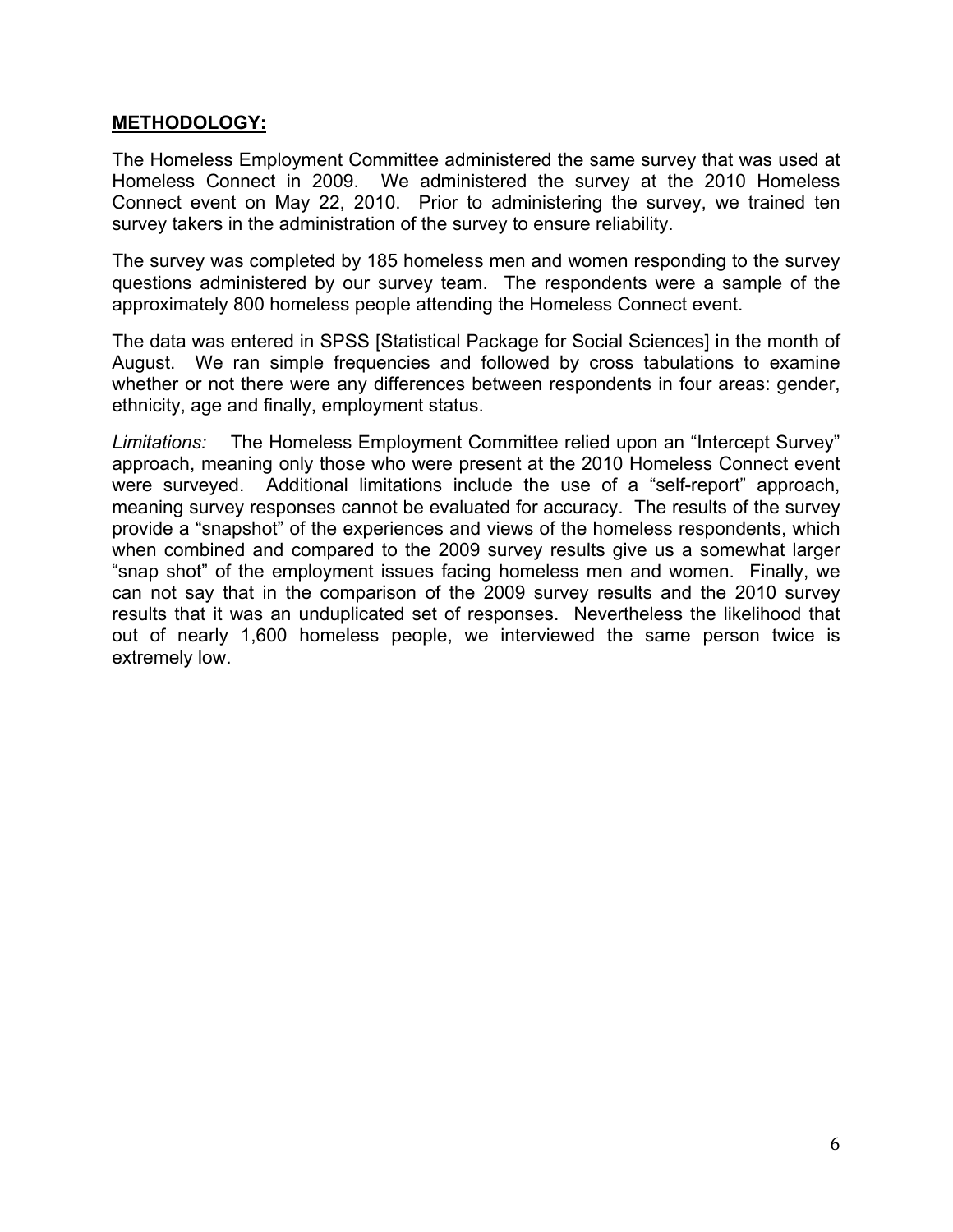### **RESULTS:**

#### 1. **Demographics:** *[See Table 1 below]*

- Age: 66.4% of the survey respondents were between the ages of 21 and 50 years old, with about a third [32.1%] being between 41-50 years old. In addition, almost 30% [29.9%] were over the age of 50, with 3.8% over the age of 60.
- $\checkmark$  Ethnicity: Over half [51.7%] of the respondents were people of color, with over one third being African-American, with Native-Americans [6.1%] over represented in the homeless population. Nearly 40% [38.9%] identified themselves as Caucasian.
- $\checkmark$  Gender: Almost 50% [47.3%] were male, with just over half [52.7%] being female.

|                  | 2009                            |         | 2010                           |         |
|------------------|---------------------------------|---------|--------------------------------|---------|
| Age              | 21-50: 69.0%                    |         | 21-50: 66.4%                   |         |
|                  | 41-50: 37.0%                    |         | 41-50: 32.1%                   |         |
|                  | $50+1$<br>30.0%                 |         | $50+$ :<br>29.9%               |         |
|                  | $60 +:$<br>5.0%                 |         | $60+$ :<br>$3.8\%$             |         |
| <b>Ethnicity</b> | Overall: People of Color: 58.3% |         | Overall: People of Color 51.7% |         |
|                  | African-American:               | 25.0%   | African American:              | 35.6%   |
|                  | Native American:                | $5.6\%$ | Native American:               | 6.1%    |
|                  | Caucasian:                      | 42.0%   | Caucasian:                     | 38.9%   |
| Gender           | Male:                           | 58.3%   | Male:                          | 47.3%   |
|                  | Female:                         | 40.0%   | Female:                        | 52.7%   |
|                  | Transgender:                    | 0.7%    | Transgender:                   | $0.0\%$ |

### **Table 1: Comparison of demographics, 2009 & 2010 survey results:**

*Discussion:* The sample sizes between the two surveys were nearly identical: 182 in 2009 and 185 in 2010. In addition, the demographic profile of the homeless respondents was extremely similar: a fairly even sample of men and women, overwhelmingly between the ages of 21-50 and over half being people of color.

### **2. Reason homeless?**

The top five reasons that respondents identified of why they are homeless are *[See Table 2 below]:*

- $\checkmark$  Insufficient income [36.8%]
- $\checkmark$  Lost their job [34.0%]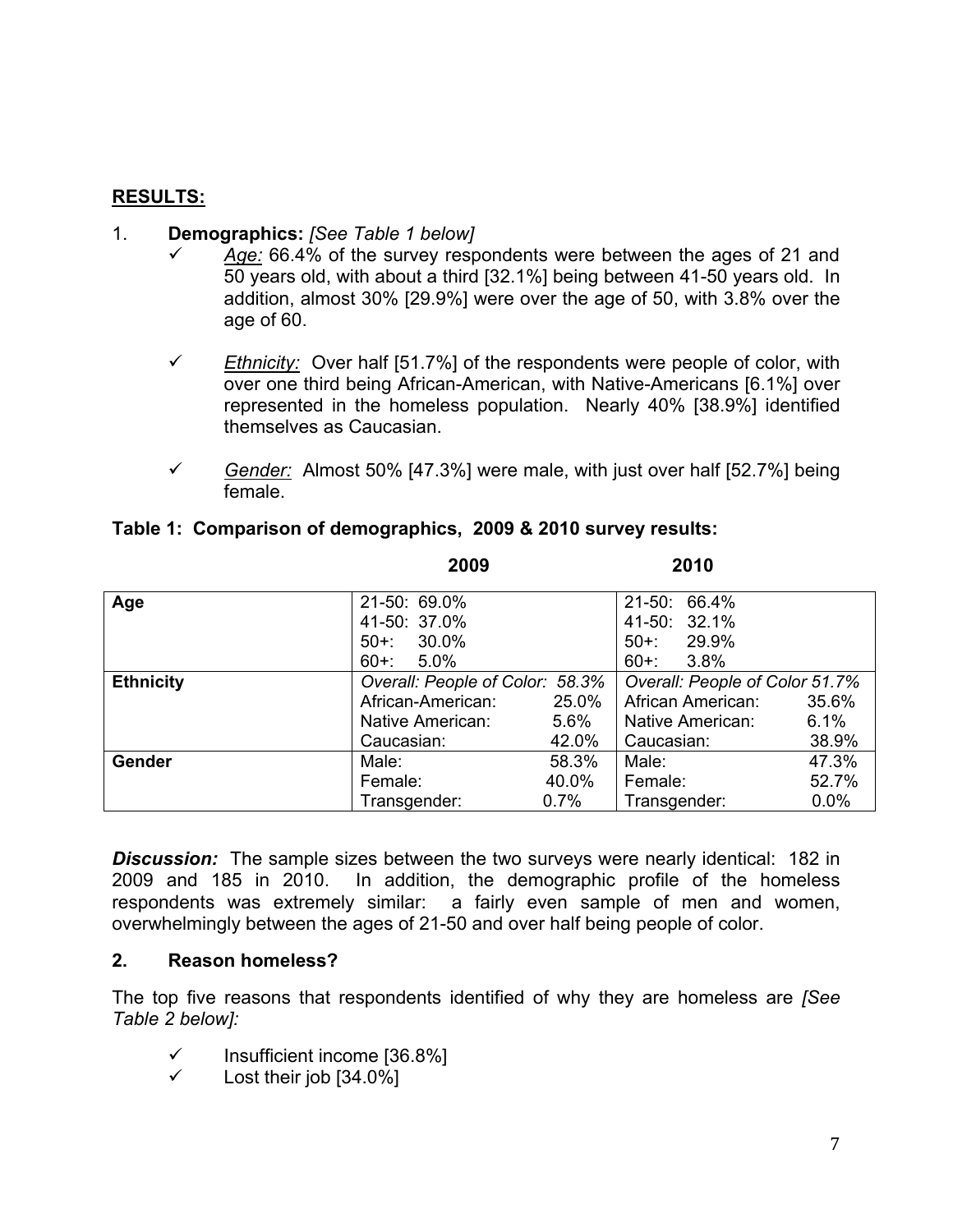- $\checkmark$  Other [24.7%: These answers ranged from being kicked out by parent; incarceration; divorce; housing burning down and death of a loved one.]
- $\checkmark$  Eviction [16.5%]
- $\checkmark$  Disability [16.5%]

Note that taken together ["insufficient income" and "lost their job"], 71.0% of the respondents identified economic reasons as why they became homeless.

Additional significant reasons were substance abuse [15.4%]; domestic violence [14.3%] and health issues [7.7%].

|                                 | 2009  | 2010  |
|---------------------------------|-------|-------|
| <b>Insufficient income</b>      | 38.9% | 36.8% |
| Lost job                        | 31.1% | 34.0% |
| Other: [include kicked out      | 29.4% | 24.7% |
| by parent, incarceration,       |       |       |
| divorce,<br>house<br>burned     |       |       |
| down, death of a loved one]     |       |       |
| <b>Disability</b>               | 26.1% | 16.5% |
| <b>Substance abuse</b>          | 20.0% | 15.4% |
| <b>Eviction</b>                 | 14.4% | 16.5% |
| <b>Health issues</b>            | 12.8% | 8.0%  |
| <b>Foreclosure</b>              | 6.1%  | 3.0%  |
| <b>Domestic Violence</b>        | 0.5%  | 14.3% |
| <b>Overall economic reasons</b> | 70.0% | 71.0% |

### **Table 2: Comparison of reasons for being homeless, 2009 & 2010 survey results:**

**Discussion:** As in 2009, insufficient income and a lost job were the two major reasons that respondents identified as why they became homeless in 2010. In other words, nearly identical to 2009, in 2010 71.0% identified economic reasons for their homelessness.

*Additional similarities:* About the same percentage identified substance abuse, evictions and health issues as reasons for their homelessness.

*Important differences:* Significantly less respondents in 2010 identified being disabled [16.5% compared to 26.1% in 2009] as a major reason for homelessness. A smaller percentage identified foreclosure [3.0% compared to 6.1% in 2009] hopefully signaling a lessening of the foreclosure crisis in our community. However, dramatically more respondents [14.3%] identified domestic violence in 2010, compared to 0.5% in 2009. This could be due to several reasons: [1] more female surveyors, so female respondents could have felt more comfortable identifying domestic violence as an issue; [2] about 12% more female respondents in the 2010 sample.

The percentage of 2010 respondents indicating that domestic violence was a cause of their homelessness, 14.3%, corresponds to national averages from the National Alliance to End Homelessness, which estimates that approximately 13% of homeless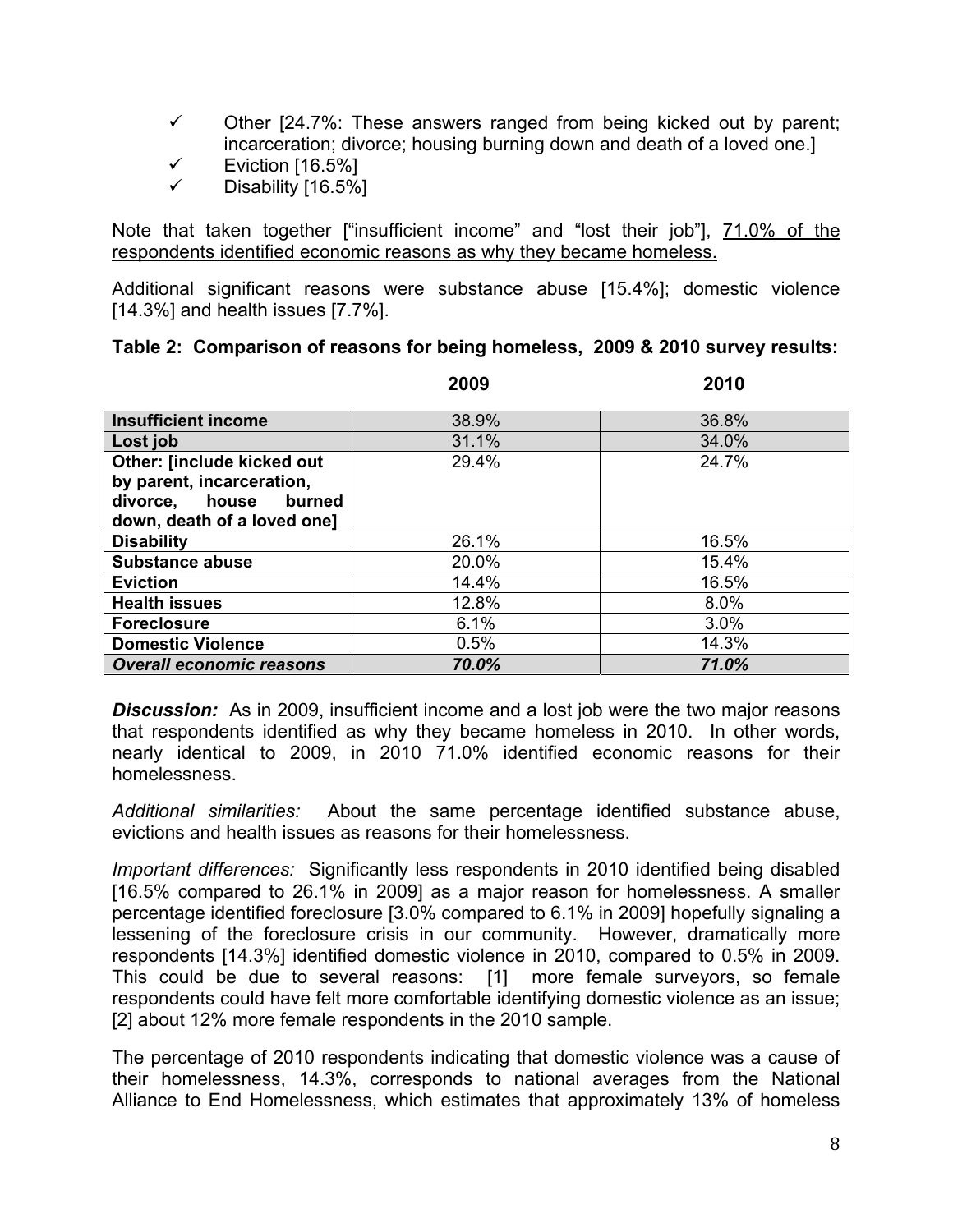families report domestic violence and abuse as the reason for leaving their home. Additionally, it should be noted that national results collected by the National Coalition for the Homeless show that 63.0% of homeless women have experienced domestic violence in their lifetimes.

# **3. Length of homelessness?**

One third of the respondents were homeless over two years, with one-third [32.0%] being homeless for six months or less. *[See Table 3 below]:*

### **Table 3: Comparison of length of homelessness: 2009 & 2010 survey results:**

| <b>Length of homelessness</b> | 2009  | 2010  |
|-------------------------------|-------|-------|
| 6 months or less              | 29.5% | 32.0% |
| 2 years +                     | 40.0% | 33.0% |

**Discussion:** The trend of having over one third of the homeless respondents recently homeless with over one third being homeless for 2 years and over continued from 2009 to 2010. This suggests that our community does not have nearly enough affordable housing, thus people are remaining homeless for years.

### **Gender differences:**

36.0% of women, compared to 28.1% of men, were homeless for 6 months or less. *[See Table 4 below].* Over half [52.9%] of women were homeless for a year or less, compared to 44.0% of men, while nearly three quarters [73.1%] of women were homeless for 2 years or less, compared to 57.1% of men. Finally, only about one quarter of women [25.8%] were homeless for 2 years or more compared to 40.2% of the men.

### **Table 4: Gender and length of homelessness:**

| <b>Length of homelessness</b> | <b>Male</b> | <b>Female</b> |
|-------------------------------|-------------|---------------|
| $<$ 3 months                  | 17.1%       | 19.1%         |
| $3 - 6$ months                | 11.0%       | 16.9%         |
| $6 - 12$ months               | 15.9%       | 16.9%         |
| 1 -2 years                    | 13.4%       | 20.2%         |
| 2+ years                      | 40.2%       | 25.8%         |

**Discussion:** In general, then, women tend to be homeless for a shorter period than men, notably two years or less. However, a considerably greater percentage of men tend to be homeless for two years or longer. This might be because overall there are a larger number of men than women in the homeless population. In addition women, especially with children, tend to be a more sympathetic population than single homeless men, who are perceived to be able to deal with being on the streets better than women. Women (and men) with children are also eligible for a greater number of services.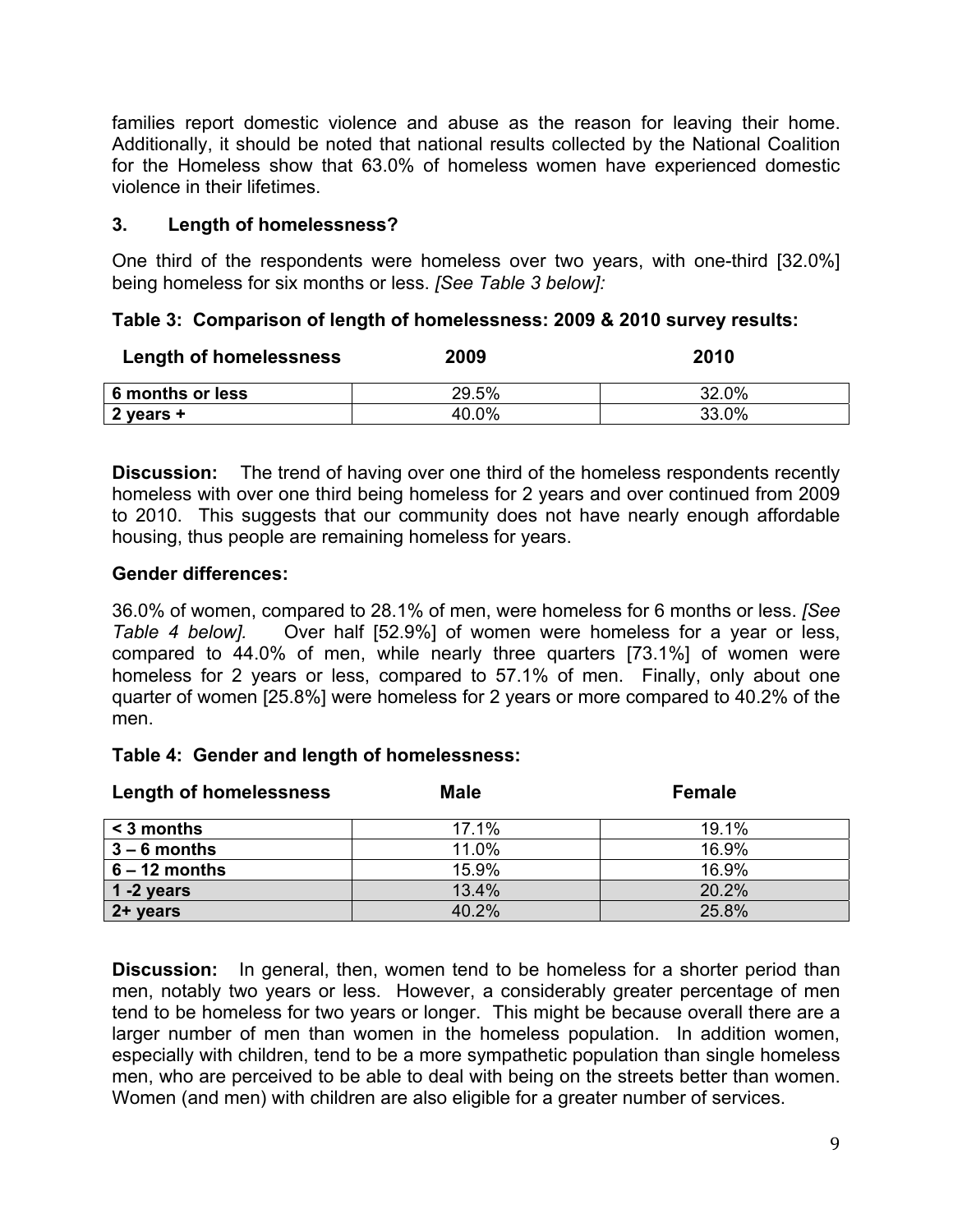**Ethnic Differences:** Caucasian homeless people tend to be more recently homeless, with nearly one quarter [24.2%] homeless 3 months or less, compared to only 13.7% of people of color. Forty-six percent of people of color, compared to 39.9% of Caucasians were homeless less than a year, while 64.6% of people of color compared to 55.1% of Caucasians were homeless for two years or less. A slightly greater percentage of people of color were homeless for two years or longer [34.3%], compared to Caucasians [31.8%] *[See Table 5 below].*

#### **Table 5: Ethnicity and length of homelessness:**

| <b>Length of Homelessness</b> | <b>People of Color</b> | Caucasian |
|-------------------------------|------------------------|-----------|
| $\leq$ 3 months               | 13.7%                  | 24.2%     |
| $3 - 6$ months                | 14.7%                  | 13.6%     |
| $6 - 12$ months               | 17.6%                  | 12.1%     |
| 1 -2 years                    | 18.6%                  | 15.2%     |
| 2+ years                      | 34.3%                  | 31.8%     |

**Discussion:** Caucasian homeless people tend to be newer to homelessness than people of color. A greater percentage of people of color tend to be homeless for both a year or less and two years or less than Caucasian homeless people, while a slightly greater percentage of people of color are homeless for two years or longer.

**Age differences:** Of those under 24 years old, 75.0% are homeless for less than one year, compared to 62.5% between 25-35 years old; 42.7% between 36-49 years old; 43.4%; between 50-59 and 33.4% over sixty years old. *[See Table 6 below].* 

### **Table 6: Age and length of homelessness:**

|                               | Age:     |           |       |       |       |
|-------------------------------|----------|-----------|-------|-------|-------|
| <b>Length of homelessness</b> | $0 - 24$ | $25 - 35$ | 36-49 | 50-59 | $60+$ |
| < 3 months                    | 41.7%    | 25.0%     | 7.4%  | 22.6% | 16.7% |
| $3 - 6$ months                | 25.0%    | 25.0%     | 14.7% | 5.7%  | 0.0%  |
| $6 - 12$ months               | 8.3%     | 12.5%     | 20.6% | 15.1% | 16.7% |
| 1 - 2 years                   | 16.7%    | 18.8%     | 14.7% | 17.0% | 33.3% |
| 2+ years                      | 8.3%     | 18.8%     | 39.7% | 37.7% | 33.3% |

**Discussion:** The broad trend is that the younger the homeless person is the shorter length of time they have been homeless. Conversely, the older the person is, the longer their length of homelessness. This becomes especially dramatic for those who are homeless longer than one year, with 37.6% of those being between 25-35; 54.4% between 36-49, the same percentage between 50-59; and a jump to 66.6% for those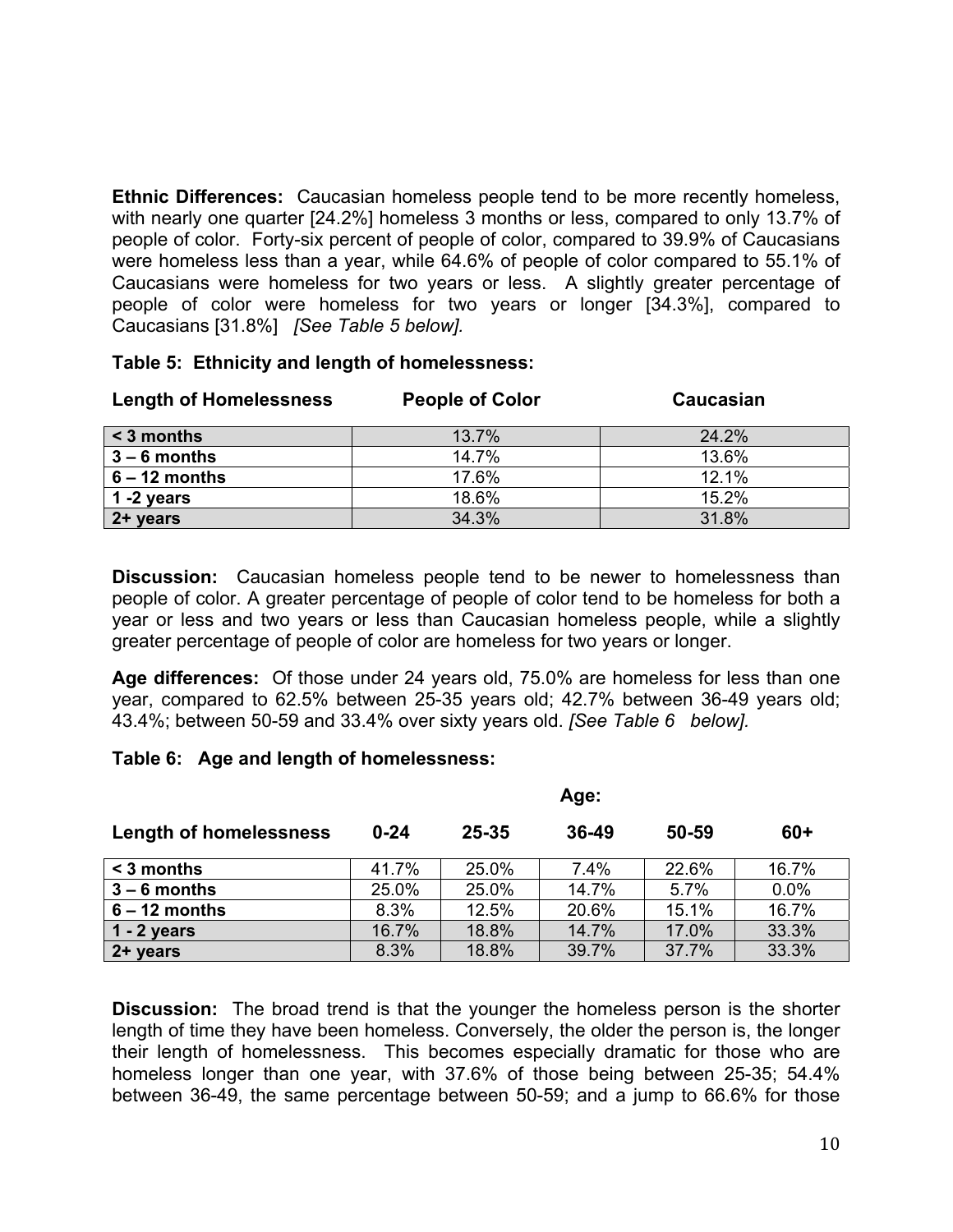over the age of 60. This trend makes sense given that younger homeless people have more opportunities to work and thus can end their homelessness, while seniors have less employment options. Additionally, shelters are less equipped in the gerontological needs of aging homeless seniors, including memory impairment, and mobility issues.

# **4. Currently working and do you want to work?**

Almost 90% [88%] were not currently working; however 12.0% were working. Of these 12.0%, almost 20% [17.3%] were working full-time, nearly 70% [69.6%] were working part time and almost 20% [19.8%] were working in day labor jobs. *[See Table 7 below]:*

Significantly, nearly the same percentage, *88.0% indicated they wanted to work*, with nearly 70% [69.5%] wanting to work full-time and almost 20% [19.8%] wanting to work part-time.

*Needing accommodations:* Nearly 40% [38.0%] stated that in order to work either full or part-time they would need accommodations at the work place to facilitate their employment. This reflects the considerable reality that there is a large portion of homeless people who are disabled.

|                              | 2009                       | 2010                       |
|------------------------------|----------------------------|----------------------------|
| <b>Currently not working</b> | 91.7%                      | 88.0%                      |
| <b>Working</b>               | 8.3%<br>Overall:           | 12.0%<br>Overall:          |
|                              | 44.4%<br>Full time:        | 17.3%<br>Full time:        |
|                              | 44.4%<br>Part time:        | 69.6%<br>Part time:        |
|                              | Day Labor: 11.1%           | Day labor:<br>13.0%        |
| <b>Want to work</b>          | 87.4%<br>Overall:          | 88.0%<br>Overall:          |
|                              | 79.9%<br>Full time:        | Full time:<br>69.5%        |
|                              | Part time:<br>20.0%        | Part time:<br>19.8%        |
| <b>Need accommodations</b>   | Need accommodations: 70.0% | Need accommodations: 38.0% |
|                              | 33.3%<br>Do not need:      | 62.0%<br>Do not need:      |
|                              |                            |                            |

|                             |  |  |  | Table 7: Comparison of working and want to work; needing accommodations, |  |
|-----------------------------|--|--|--|--------------------------------------------------------------------------|--|
| 2009 & 2010 survey results: |  |  |  |                                                                          |  |

**Discussion:** For both 2009 and 2010, the results continue to challenge the erroneous stereotype that homeless people are lazy and don't want to work. For both years, roughly 90% of the respondents did not currently work, but 90% of the respondents replied they do want to work. On average about 10% of the respondents work either full or part time, however, the 2010 survey saw a sharp decline in those working full time and a corresponding increase in those working part time. Presumably this change is due to a continued lagging economy.

**Gender Differences:** A greater number of women, 16.7%, work compared to only 6.9% of men. *[See Table 8 below].* However, nearly the same percentage want to work,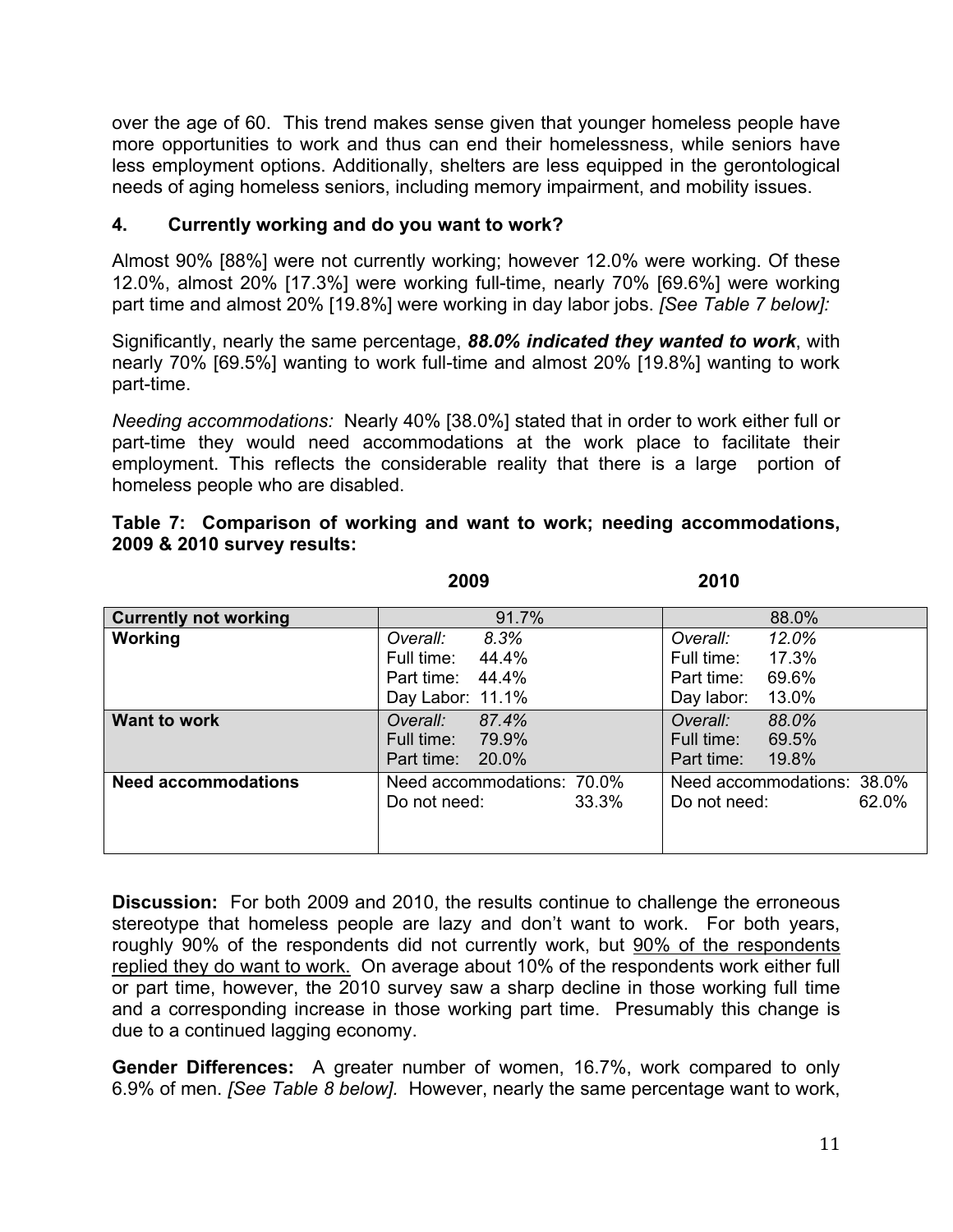88.3% for women compared to 88.1% of men. Finally, approximately the same percentage of men and women need accommodations in order to work [36.8% and 34.5% respectively.

|                               | <b>Male</b> | <b>Female</b> |
|-------------------------------|-------------|---------------|
| <b>Currently not working:</b> | 93.1%       | 83.3%         |
| Working                       | 6.9%        | 16.7%         |
| Want to work                  | 88.1%       | 88.3%         |
| <b>Need accommodations</b>    | 36.8%       | 34.5%         |

### **Table 8: Gender-- working, want to work and need accommodations:**

**Discussion:** Discussion of these employment issues is in Section 7 below.

### **Ethnic Differences: Accommodations:**

One third of people of color stated they needed accommodations to work, while nearly 40% [39.3%] of Caucasians identified they needed accommodations *[See Table 9 below]:* 

### **Table 9: Ethnicity and accommodations:**

|                            | <b>People of Color</b> | Caucasian |  |
|----------------------------|------------------------|-----------|--|
| <b>Need accommodations</b> | 33.3%                  | 39.3%     |  |

**Discussion:** Discussion of these employment issues is in Section 7 below.

**Age differences:** On average, 95% of homeless people less than 35 want to work, 87.0% of those between 36 -49 want to work and 85.4% over 50 years old want to work. *[See Table 10 below]:* 

#### **Table 10: Age and wanting to work:**

|              | $0 - 24$ | $25 - 35$ | $36 - 49$ | $50 - 59$ | $60+$ |
|--------------|----------|-----------|-----------|-----------|-------|
| Want to work | 100%     | 91.4%     | 87.0%     | 85.2%     | 85.7% |

**Discussion:** Discussion of these employment issues is in Section 7 below.

**Employment Status and accommodations:** Over half [53.2%] of those who were unemployed for over two years stated they needed accommodations to work *[See Table 11 below]:*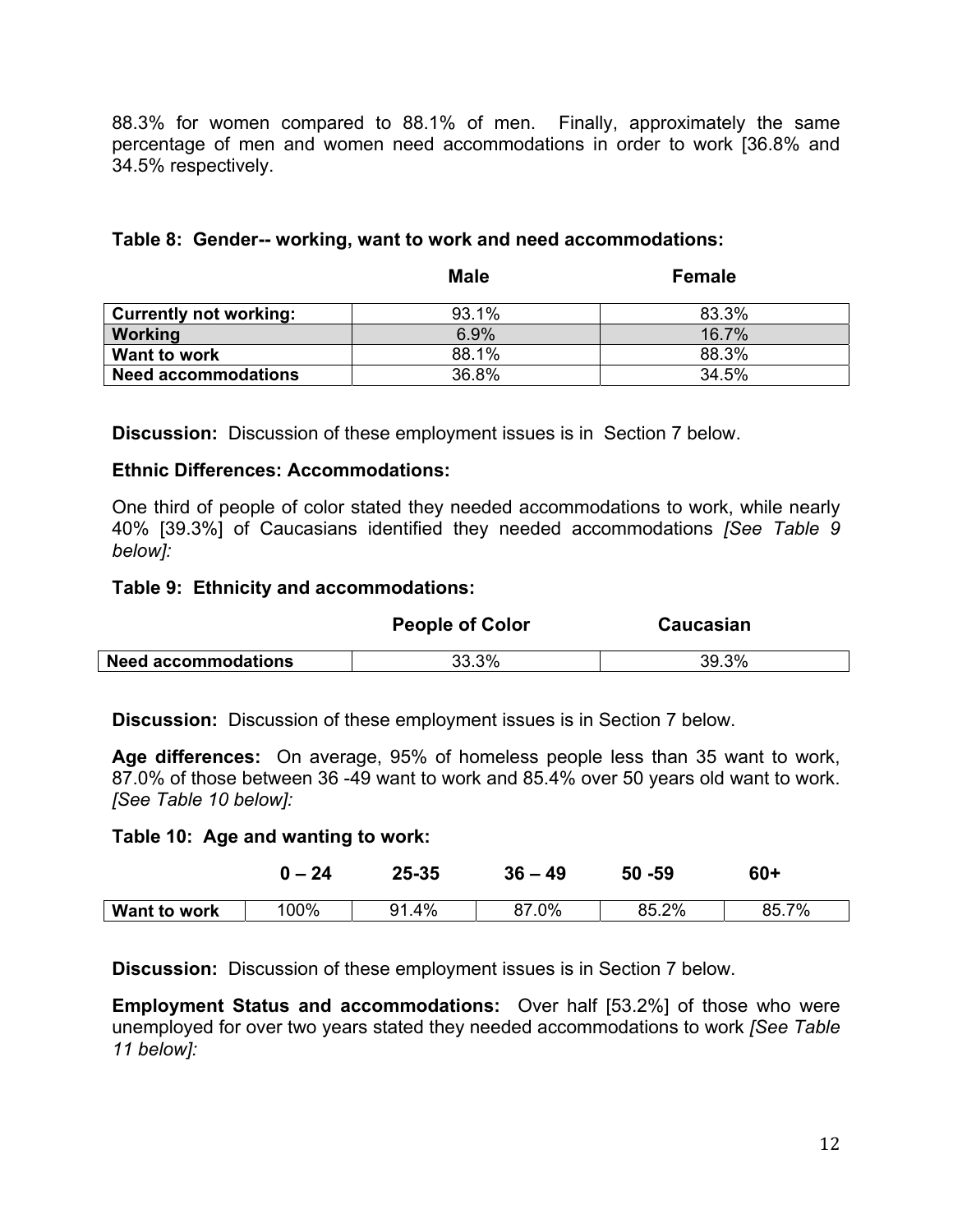### **Table 11: Employment status and accommodations:**

| <b>Employment status</b> | Yes: | No: |
|--------------------------|------|-----|
|                          |      |     |

#### **Need Accommodations Don't need accommodations**

| <b>Employed</b>          | 12.8% | 12.7% |
|--------------------------|-------|-------|
| Unemployed: 2 -24 months | 34.0% | 41.8% |
| Unemployed: over 2 years | 53.2% | 45.6% |

**Employment status and want to work:** Over 20% [21.2%] of those unemployed longer than two years stated that they did not want to work *[See Table 12 below]:* 

#### **Table 12: Employment status and wanting to work:**

| <b>Employment status</b> | Yes: want to work | No: Don't want to work |
|--------------------------|-------------------|------------------------|
| <b>Employed</b>          | 100%              | 0.0%                   |
| Unemployed: 2 -24 months | 94.5%             | 5.5%                   |
| Unemployed: over 2 years | 78.8%             | 21.2%                  |

### **5. How long unemployed?**

Almost 50% [47%] were unemployed for two years or longer, with nearly one-quarter [23%] homeless for a year or less. *[See Table 13 below]*

### **Table 13: Length of unemployment: 2009 & 2010 survey results:**

| Length of unemployment | 2009  | 2010  |
|------------------------|-------|-------|
| Year or less           | 24.1% | 23.0% |
| 2 years +              | 57.3% | 47.0% |

**Discussion:** For both 2009 and 2010, the length of unemployment [2+ years] coincided with the length of many respondents' homelessness. In addition, for both surveys, nearly one-quarter were unemployed for a year or less, potentially reflecting the continued downturn in the economy and increasing unemployment rate regionally.

**Gender Differences:** Homeless women tend to be unemployed for a shorter period of time, especially for two years or less [43.6% compared to 51.6% for men]. *[See Table 14 below].*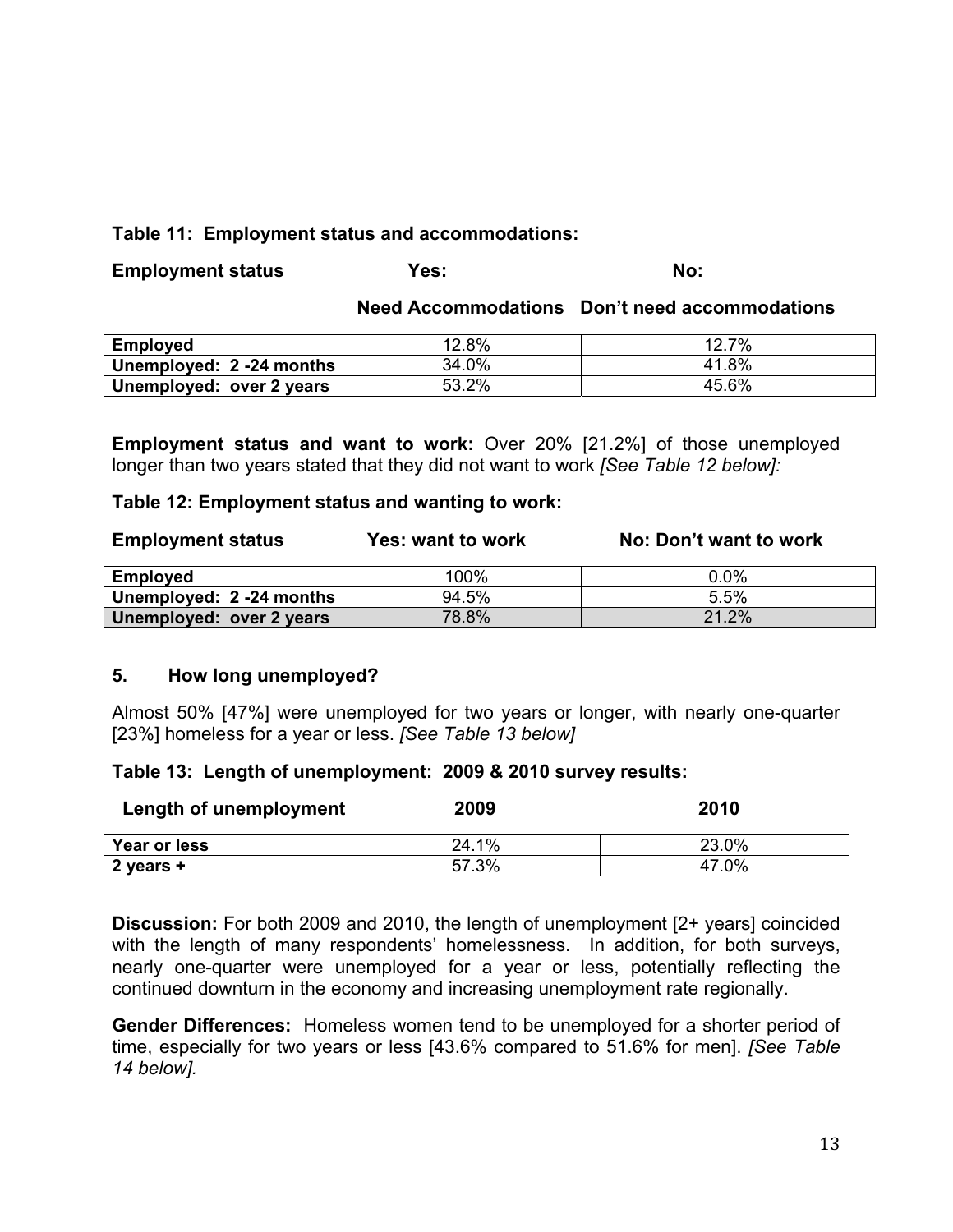### **Table 14: Gender and length of unemployment:**

| Length unemployment | <b>Male</b> | <b>Female</b> |
|---------------------|-------------|---------------|
| $3 - 6$ months      | 14.5%       | 11.5%         |
| $6 - 12$ months     | 8.1%        | 11.5%         |
| $1 - 2$ years       | 17.7%       | 17.9%         |
| 2+ years            | 51.6%       | 43.6%         |

**Ethnic Differences:** About 15%of homeless people of color are unemployed for 3 - 6 months, compared to 10.7% of Caucasians *[See Table 15 below].* In addition, 27.9% of people of color, compared to 16.1% of Caucasians were unemployed for a year of less. Overall, 43.5% of people of color were unemployed for two years or less compared to 37.5% of Caucasians. However, significantly, 21.5% of Caucasians were unemployed between one and two years compared to only 15.7% of people of color.

### **Table 15: Ethnicity and length of unemployment:**

| Length unemployment | <b>People of Color</b> | Caucasian |
|---------------------|------------------------|-----------|
| $3 - 6$ months      | 14.5%                  | 10.7%     |
| $6 - 12$ months     | 13.4%                  | $5.4\%$   |
| $1 - 2$ years       | 15.7%                  | 21.4%     |
| 2+ years            | 43.4%                  | 51.8%     |

**Discussion:** Discussion of ethnic differences in employment is below in Section 7.

**Age Differences:** Younger homeless people generally had higher rates of recent unemployment: a third under 24 years old were unemployed for 3 – 6 months, and it decreased as the homeless population got older [19.2% for 25-35; 10.3% for 36-49; 9.3% for 50-59 and 0.0% for 60 years plus]. *[See Table 16 below].* However, the converse was generally true: the older you are, the longer your period of unemployment over one year, although this was high for all age groups  $[0 - 24: 55.5\%; 25-35; 50.0\%;$ 36-49: 70.7%; 50 – 59: 69.7% and 60+: 50.0%].

### **Table 16: Age and length of unemployment:**

|                        | Age:     |           |       |       |         |
|------------------------|----------|-----------|-------|-------|---------|
| Length of unemployment | $0 - 24$ | $25 - 35$ | 36-49 | 50-59 | 60+     |
| $3 - 6$ months         | 33.3%    | 19.2%     | 10.3% | 9.3%  | $0.0\%$ |
| $6 - 12$ months        | 0.0%     | 19.2%     | 6.9%  | 9.3%  | 25.0%   |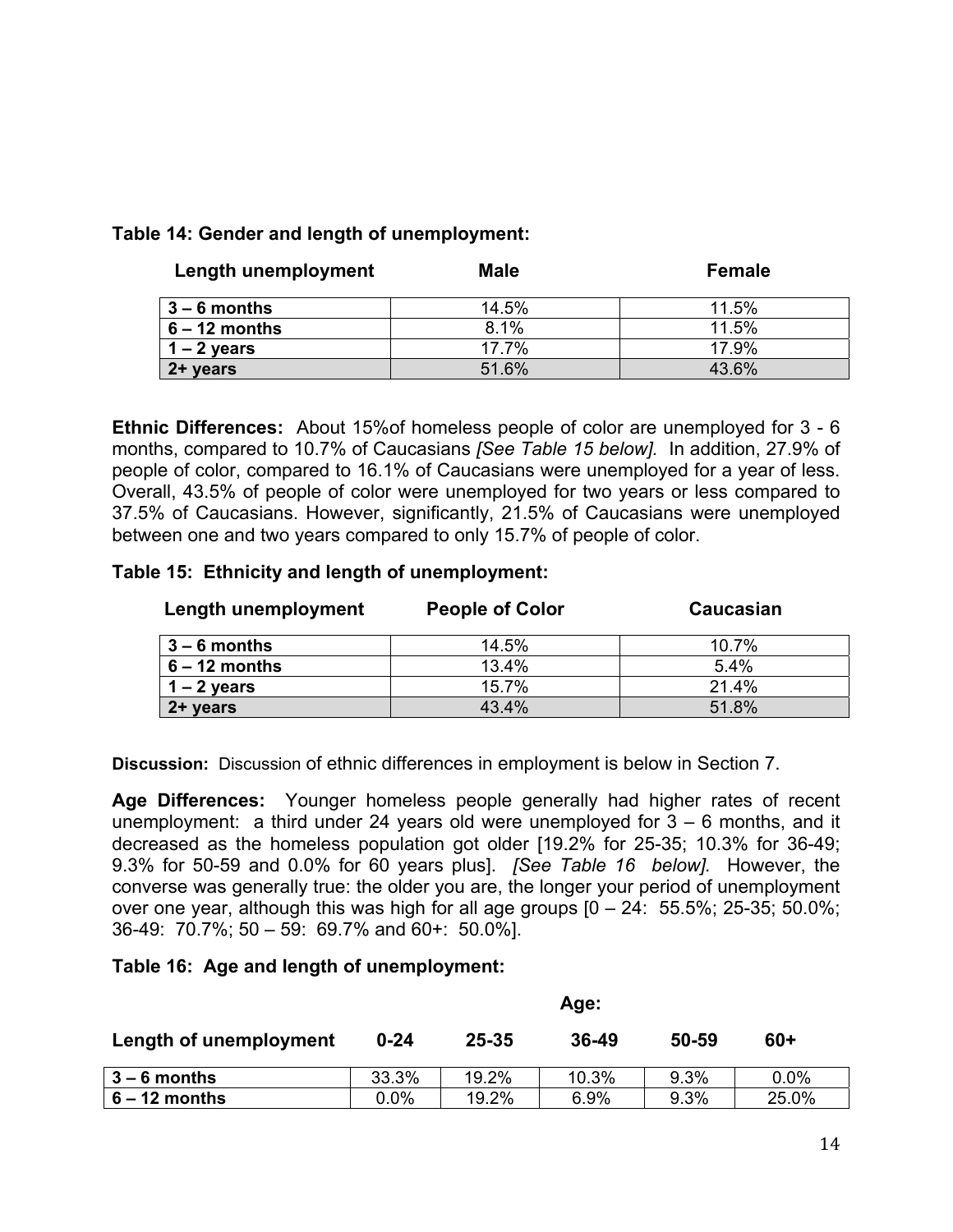| vears    | $.1\%$ | 1.5%  | 7%<br>20.7 | 20.9% | $0.0\%$ |
|----------|--------|-------|------------|-------|---------|
| 2+ years | 44.4%  | 38.5% | 50.0%      | 48.8% | 50.0%   |

**Discussion:** Discussion of age differences in employment is below in Section 7.

### **6. Barriers to working?**

Respondents identified a wide range of barriers to securing employment. The most significant reasons included: *[See Table 17 below]:*

- $\checkmark$  Over 40% stated they couldn't find work or gave up looking [37.9% and 3.9% respectively];
- $\checkmark$  About one third [32.4%] stated that the most significant barrier to working was being homeless;
- $\checkmark$  Almost one third [30.8%] stated that lack of transportation was a significant barrier to finding work.
- 9 29.1% identified health issues as a barrier to work;
- Over one quarter [26.3%] stated some combination of lack of training [10.5%]; educational level or lack of education [11.0% and 5.5% respectively] and lack of work experience [9.3%];
- $\checkmark$  Almost 20% [19.8%%] stated that either lack of appropriate clothing or concern about appearance [10.5% and 9.3% respectively] were barriers to work;
- $\checkmark$  Almost 20% [19.2%] stated that their disability prevented them from working;

Additional barriers, but fewer responses, included lack of education or educational level [16.5%]; lack of training [10.5%]; perception of not being able to work while receiving SSI/SSI rules [10.5%]; lack of identification or documentation [8.8%]; lack of child care [7.7%]; convictions [5.5%]; age [too old; too young: 4.0%] lack of tools [3.3%].

# **Table 17: Barriers to work, 2009 & 2010 survey results:**

| <b>Barriers to work:</b>      | 2009  | 2010  |
|-------------------------------|-------|-------|
|                               |       |       |
| <b>Could not find work</b>    | 44.5% | 37.9% |
| <b>Being homeless</b>         | 42.0% | 32.4% |
| <b>Disability</b>             | 37.6% | 19.2% |
| <b>Health issues</b>          | 37.3% | 29.1% |
| <b>Lack of transportation</b> | 28.1% | 30.8% |
| Lack of appropriate clothing  | 23.6% | 10.4% |
| <b>Lack of identification</b> | 16.0% | 8.8%  |
| Gave up looking               | 14.7% | 3.9%  |
| Concern about appearance      | 14.0% | 9.3%  |
| <b>Lack of education</b>      | 13.5% | 11.0% |
| Lack of training              | 12.6% | 10.5% |
| <b>Convictions</b>            | 11.9% | 5.5%  |
| <b>Lack of tools</b>          | 11.8% | 3.3%  |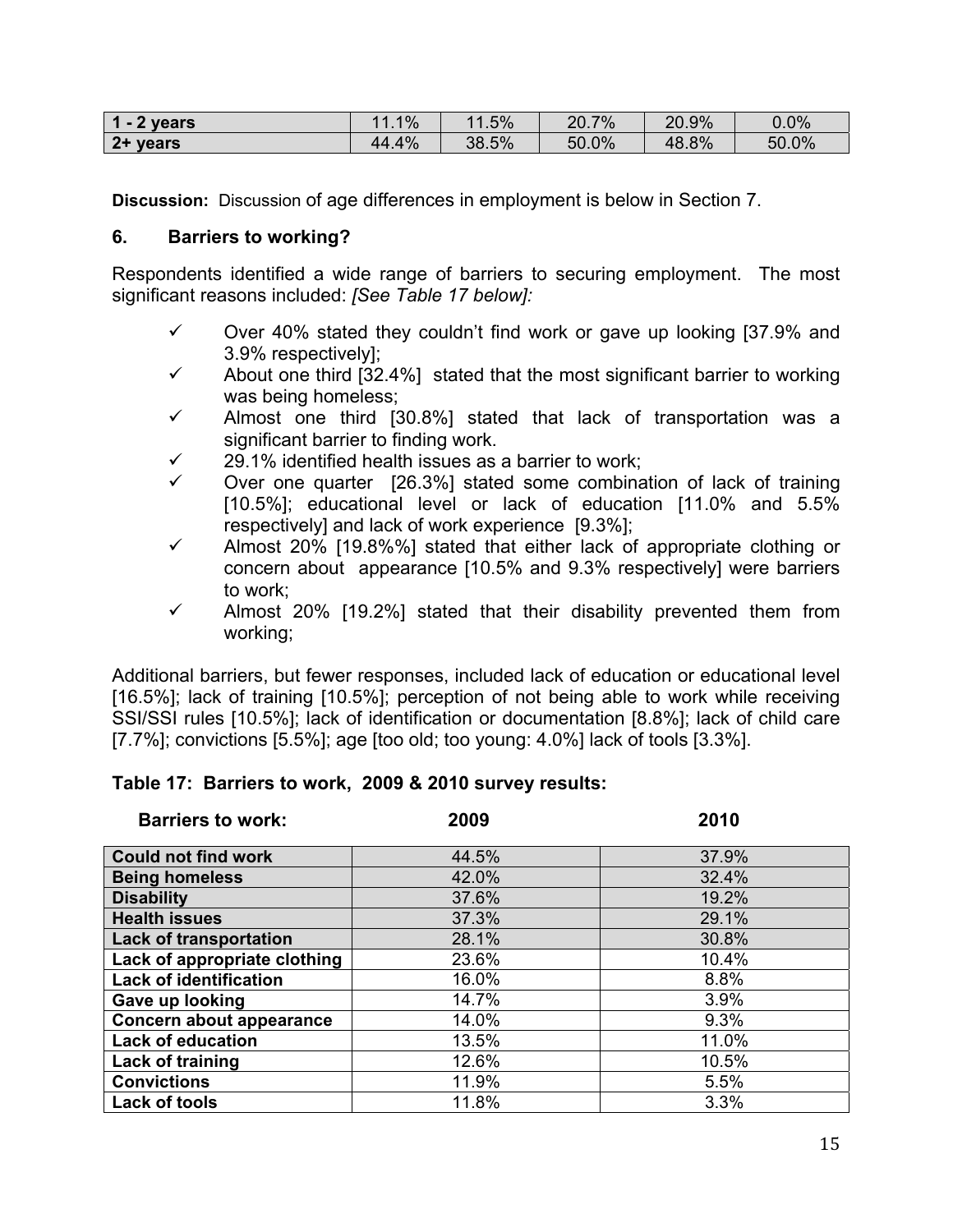| SSI rules or perception  | 11.8%   | $6.0\%$    |
|--------------------------|---------|------------|
| <b>Lack of education</b> | $8.4\%$ | 11.0%      |
| Lack of childcare *      | -       | <b>77%</b> |
| Age [too old/young]      | 6.2%    | 4.0%       |

\* This question was not asked in 2009. We added it in 2010 to get a better gauge on issues potentially facing homeless women. Thank you to *Women's Empowerment* for adding this question.

**Discussion:** Several key reasons homeless people identified as barriers in 2010 were also those identified in the 2009 survey, including being homeless, health issues, lack of transportation and a combination of lack of education and lack of training.

There were differences between the responses in 2010 compared to 2009, including far fewer respondents in 2010 identifying a disability, lack of appropriate clothing, gave up looking, convictions and lack of tools as barriers to employment.

Finally, although a small percentage overall [7.7%], almost 15% of female respondents [14 out of 97] identified *lack of child care* as a major barrier to finding employment. As noted, this was a new question that was added in the 2010 survey.

### **7. License or certificate:**

Importantly, **34.0% either had a license or certificate for their particular job skill**. *[See Table 18 below]:*

### **Table 18: Job license/certificate, 2009 & 2010 survey results:**

|                     | 2009  | 2010  |
|---------------------|-------|-------|
| License/certificate | 40.0% | 34.0% |

**Discussion:** On average, 37% of the homeless respondents in 2009 and 2010 had a license or certificate, indicating a high percentage of the homeless are a skilled, trained workforce, contrary to stereotypes of homeless people.

**Gender differences:** Significantly more men, 41.5% compared to 28.0% of women *[See Table 19 below]* have a license or certificate for their job skill.

### **Table 19: Gender and job license/certificate:**

|                     | Male  | <b>Female</b> |  |
|---------------------|-------|---------------|--|
| License/certificate | 41.5% | 28.0%         |  |

**Ethnic differences:** A greater percentage of people of color, 38.5%, have a license or certificate for their job skill, than Caucasian homeless people [27.5%]. *[See Table 20 below]:*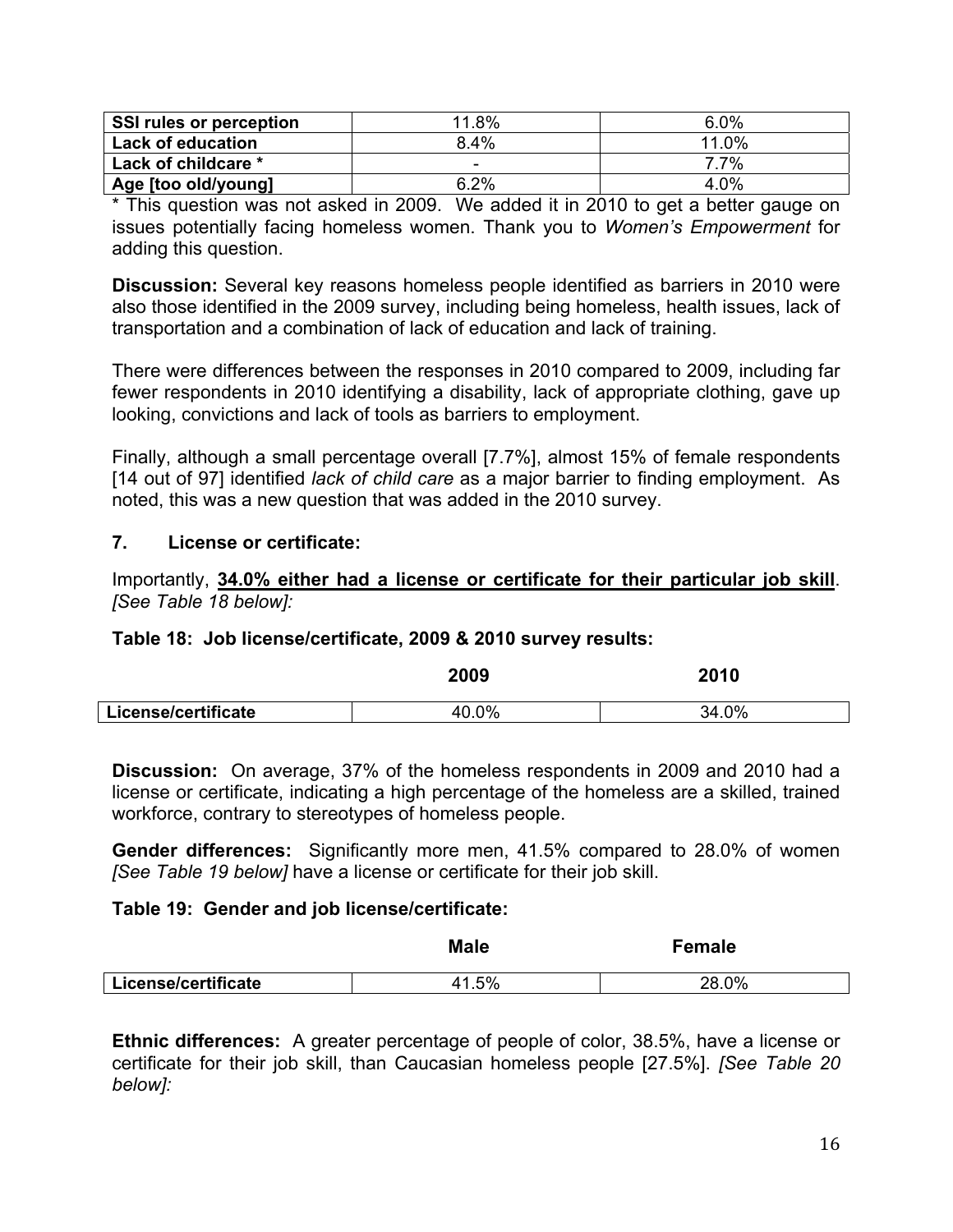### **Table 20: Ethnicity and job license/certificate:**

|                     | <b>People of Color</b> | Caucasian |
|---------------------|------------------------|-----------|
| License/certificate | 38.5%                  | 27.5%     |

 **Age differences:** Seventy-eight percent of those under 50 years old have a license/certificate while 92.3% over 50 years old have a license/certificate *[See Table 21 below].* However, data from respondents under 50 years old varies greatly, with 16.7% under 25 with a license; 21.9% between 25-35 with a license; and 40.0% between 36-49 years old with a license/certificate.

### **Table 21: Age and job license/certificate:**

|                     | $0 - 24$ | 25-35       | 36-49 | 50-59 | $60+$ |
|---------------------|----------|-------------|-------|-------|-------|
| License/certificate | 16.7%    | .9%<br>ິດ 4 | 40.0% | 35.2% | 57.1% |

**Employment Issues Discussion:** Overall, there are several important differences in gender as it relates to employment issues in three areas:

- $\checkmark$  More homeless women are working than men;
- $\checkmark$  The length of unemployment for women is shorter than men;
- $\checkmark$  Far fewer homeless women have a license or certificate than men.

In addition, there are important ethnic differences as it relates to employment issues:

- $\checkmark$  People of color tend to be unemployed at a higher rate for a year or less, however, are unemployed at a lower percentage for both 1-2 years and 2 years or longer than their homeless Caucasian counterparts. Althoughfor both ethnic groups, unemployment remains very high;
- $\checkmark$  People of color are more likely to have a license or certificate for their job skills than Caucasian homeless people.

There are also age differences as it relates to employment issues:

- $\checkmark$  The overall trend is that the older you are, the greater your length of unemployment [one year or more]. This could be reinforced by society generally hiring younger workers and discriminating against older workers, especially over the age of 55. Longer stretches of unemployment could also correlate with the length of homelessness, i.e., as shown in Section 3, the trend is that the older you are, the longer your length of time being homeless;
- $\checkmark$  While the desire to work is high across all age groups, it does decline somewhat with age [100% for those under 24 to 85% for those 60+ years old];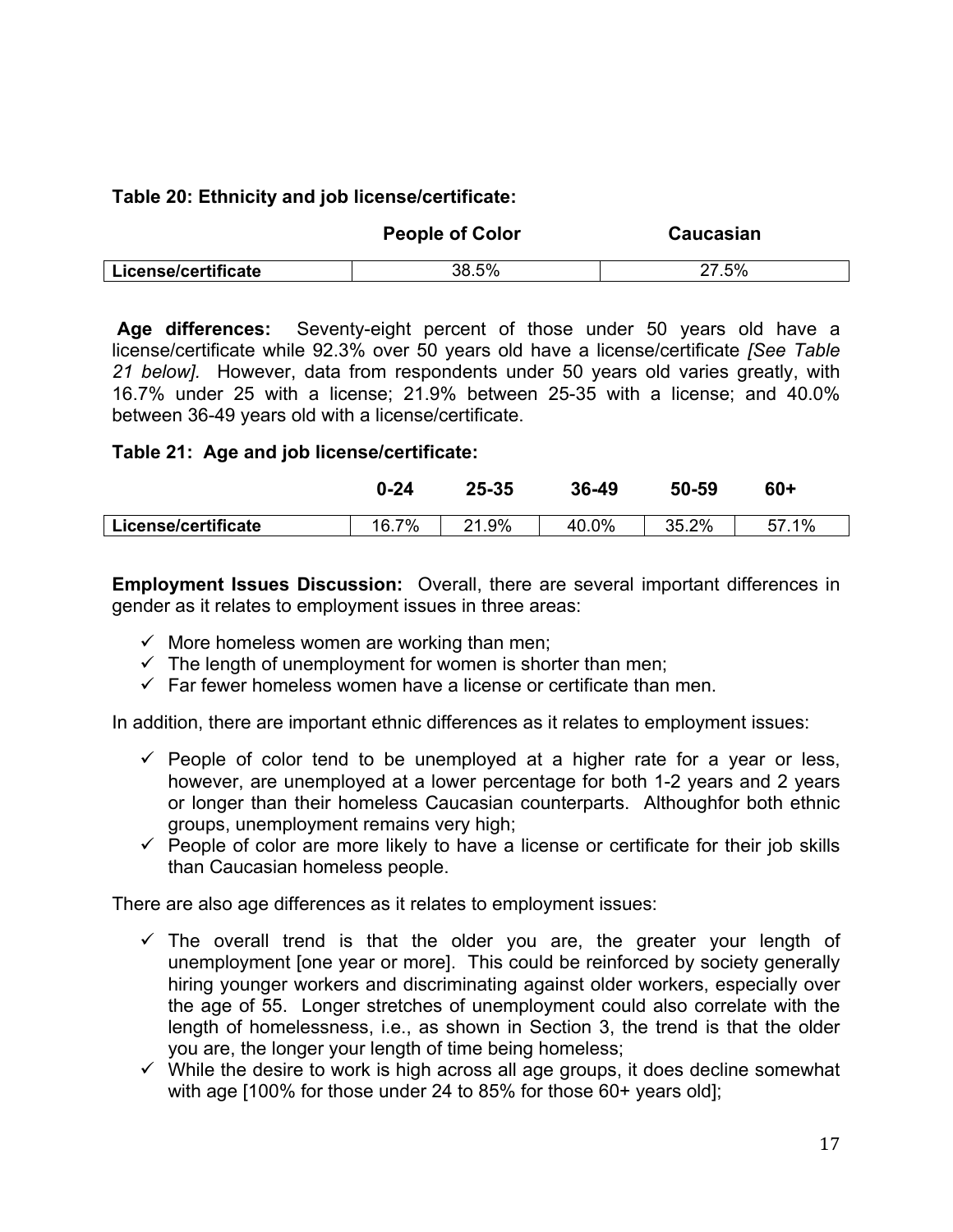$\checkmark$  Younger homeless people are less likely to have a license or certificate for their job skill than older homeless people.

Finally, there are some important differences in employment status as it relates to wanting to look for work and needing accommodations if they worked:

- $\checkmark$  The longer the person is unemployed, especially two years or longer, the less likely the desire to want to work;
- $\checkmark$  Over half of those who were unemployed two years or longer stated they would need accommodations in order to work, suggesting that a disability issues are a major factor for those unemployed for two years or longer.

#### **8. Job skills:**

As the following results indicate, homeless men and women possess a wide range of job skills: *[See Table 22 below]:*

- $65.4\%$  identified "people skills" as their significant job skill;
- $\checkmark$  58.0% identified skills in the service industry;
- $\checkmark$  nearly 40% [37.4%] had computer skills;
- $\checkmark$  33.5% in hospitality; 32.4% in retail; 31.0% in sales;
- $\sim$  29.0% of the homeless respondents had job skills in the warehouse sector;
- $\checkmark$  One quarter [25.7%] had skills in construction.

#### **Table 22: Job skills: 2009 & 2010 survey results:**

| <b>Job skills:</b>   | 2009  | 2010  |
|----------------------|-------|-------|
| <b>People skills</b> | 41.0% | 65.4% |
| <b>Warehouse</b>     | 41.1% | 29.0% |
| <b>Labor skills</b>  | 41.1% | 29.0% |
| Computer             | 33.5% | 37.4% |
| <b>Hospitality</b>   | 32.8% | 33.5% |
| <b>Construction</b>  | 32.2% | 25.7% |
| <b>Retail</b>        | 29.1% | 32.4% |
| <b>Service</b>       | 27.4% | 58.1% |
| <b>Office</b>        | 26.1% | 32.4% |
| <b>Sales</b>         | 26.1% | 31.3% |
| Repair               | 22.8% | 21.8% |
| <b>Healthcare</b>    | 20.0% | 23.5% |

**Discussion:** As in 2009, the 2010 results identify a skilled labor force among homeless people, with generally similar results between the two surveys in the kinds of skills homeless people possess. A significant difference in the 2010 results shows a significantly higher percentage of people possessing "people skills," and related skills in the service industry and a lower percentage in the 2010 results in manual labor skills such as warehouse, labor and construction.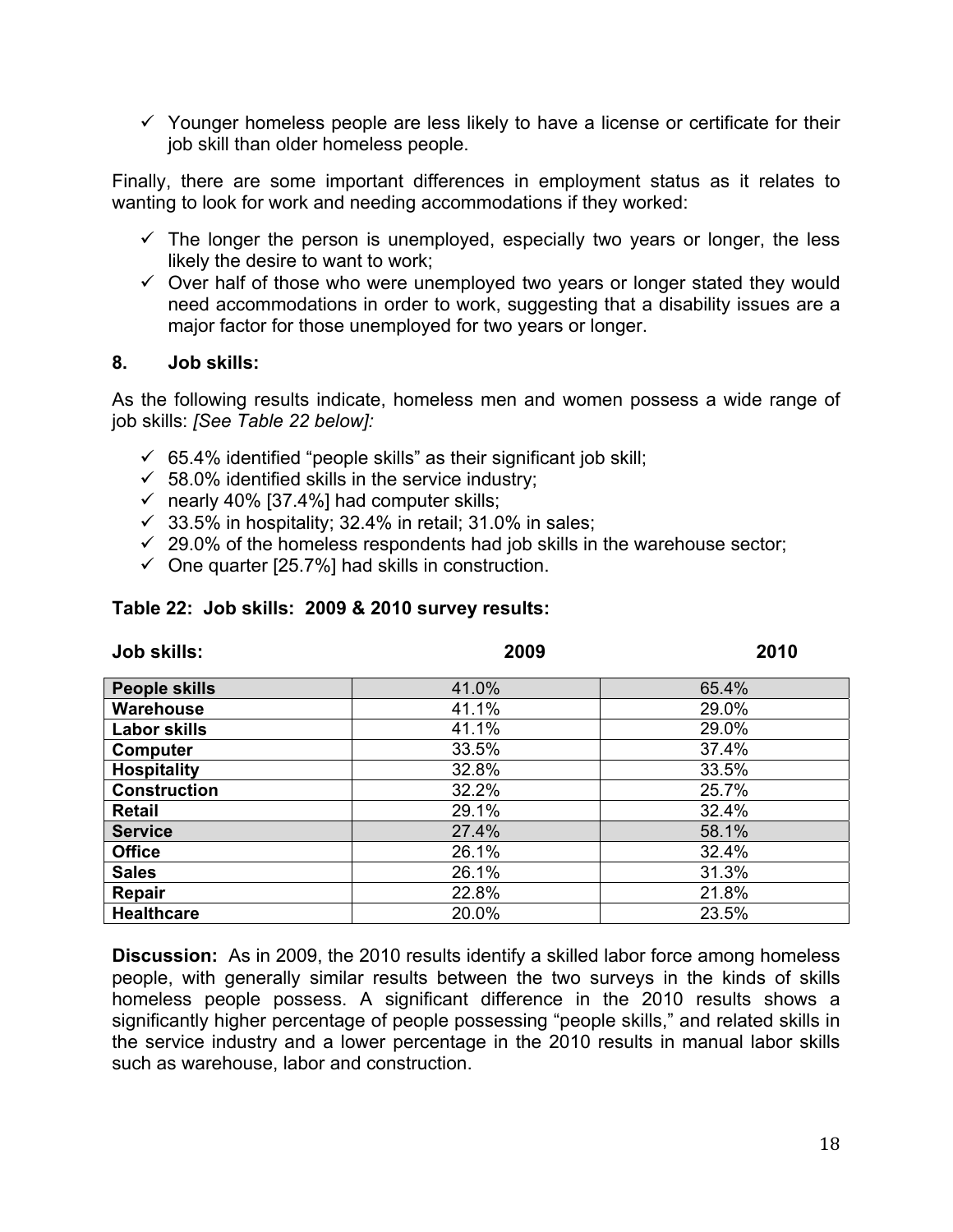### **9. Top employment sector choices:**

These job skills also correlate with the employment sector choices that respondents stated they would like to work, including *[See Table 23 below]*:

About one-quarter indicated they wanted to work either in the construction sector [26.1%]; warehouse or the food service industry [both with 24.2%];

Additional significant responses included the sales sector [15.4%]; manufacturing sector [14.2%]; information technology [10.7%]; tourism [10.0%]; and landscaping [10.0%].

### **Table 23: Comparison of top employment sector choices: 2009 & 2010 survey results:**

| <b>Employment sector:</b>    | 2009  | 2010  |
|------------------------------|-------|-------|
| <b>Construction</b>          | 26.1% | 24.9% |
| Warehouse                    | 24.2% | 23.1% |
| <b>Food service industry</b> | 24.2% | 21.3% |
| <b>Human service</b>         | 19.0% | 24.3% |
| Administrative/clerical      | 16.6% | 21.3% |
| <b>Customer service</b>      | 15.7% | 39.0% |
| Installation/repair          | 15.0% | 15.4% |

**Discussion:** Again, the 2010 results for the kinds of jobs people identified they wanted was in fairly direct relationship to the skills they felt they possessed. Specifically, 2010 shows a higher percentage of desired work in "people skilled" areas, such as customer service, administrative/clerical and human service, and a corresponding decrease in interest in construction and warehouse jobs.

# **10. Education and training:**

### **81.3% stated they would like to go back to school to receive additional training.** *[See Table 24 below]:*

79.3% wanted to attend a four-year college, community college, or technical school [5.8%%, 46.0% and 27.5% respectively].

Significantly, over one-third [34.1%] stated they would like to receive their GED or receive vocational rehabilitation training [18.8% and 15.3% respectively]. Finally, nearly one-third responded they would like to receive continuing education, adult education or take courses on-line [11.7%, 10.2% and 8.0% respectively].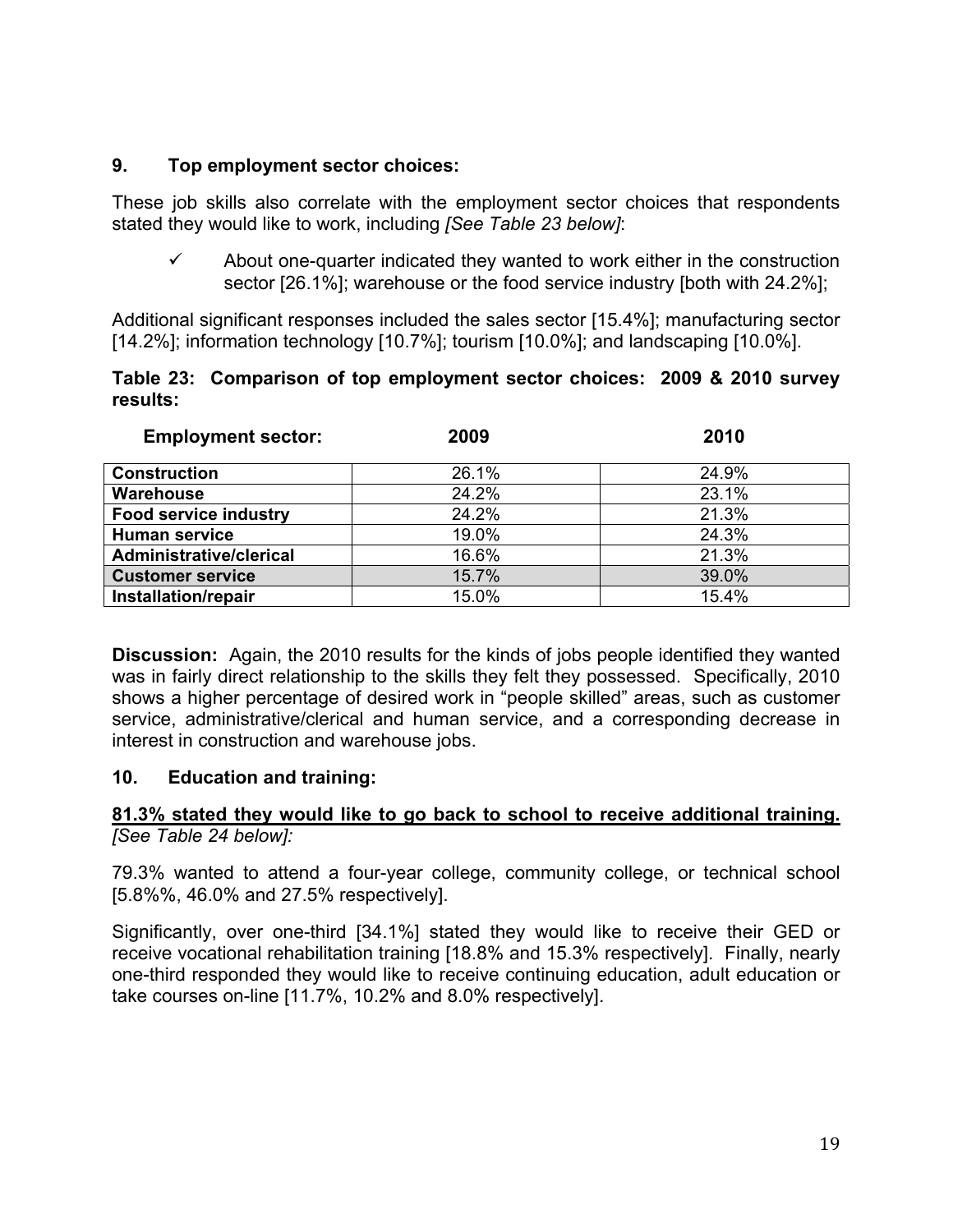|  |  | Table 24: Comparison of education and training: 2009 & 2010 survey results: |  |  |  |  |
|--|--|-----------------------------------------------------------------------------|--|--|--|--|
|--|--|-----------------------------------------------------------------------------|--|--|--|--|

|                                  | 2009  | 2010  |
|----------------------------------|-------|-------|
| Overall: want to go back to      | 81.3% | 84.0% |
| <b>School/receive training</b>   |       |       |
| <b>Community college</b>         | 35.8% | 46.0% |
| Four year college                | 27.7% | 5.8%  |
| <b>Technical school</b>          | 22.6% | 27.5% |
| <b>GED</b>                       | 18.8% | 21.0% |
| <b>Vocational rehabilitation</b> | 15.3% | 12.5% |
| <b>Training</b>                  |       |       |
| <b>Continuing education</b>      | 11.7% | 15.5% |
| <b>Adult education</b>           | 10.2% | ۰     |
| <b>On-line courses</b>           | 8.0%  | -     |

**Discussion: The** 2010 surveys confirm the overwhelming result found in 2009: homeless people overwhelming not only want to work, but they want to improve their job skills by returning to school or receive training so they may be more competitive in the workplace. Surprisingly, far less [5.8%] wanted to return to a four year college compared to the 2009 results [27.7%]. In addition, compared to 2009, there was much less interest by the 2010 respondents in either adult education or on-line courses [7.4% and 1.1% respectively].

**Gender differences:** A slightly higher percentage of women, 86.2%, compared to 82.1% of men, want to return to school or receive training to improve their job skills *[See Table 25 below]:* 

# **Table 25: Gender comparison of education and training:**

|                                | <b>Male</b> | Female |  |
|--------------------------------|-------------|--------|--|
| <b>School/receive training</b> | 82.1%       | 86.2%  |  |

 **Gender:** 

**Age differences:** On average, over 95% under 35 years old want additional schooling or training, and this desire decreases with age  $[36-49: 83.8\%; 50-59: 80.8\%$  and  $60+$ years of age: 50.0%.] *[See Table 26 below]:* 

### **Table 26: Age comparisons of education and training:**

|                 | Age:     |       |       |       |       |
|-----------------|----------|-------|-------|-------|-------|
|                 | $0 - 24$ | 25-35 | 36-49 | 50-59 | $60+$ |
| School/training | 100%     | 90.9% | 83.8% | 80.8% | 50.0% |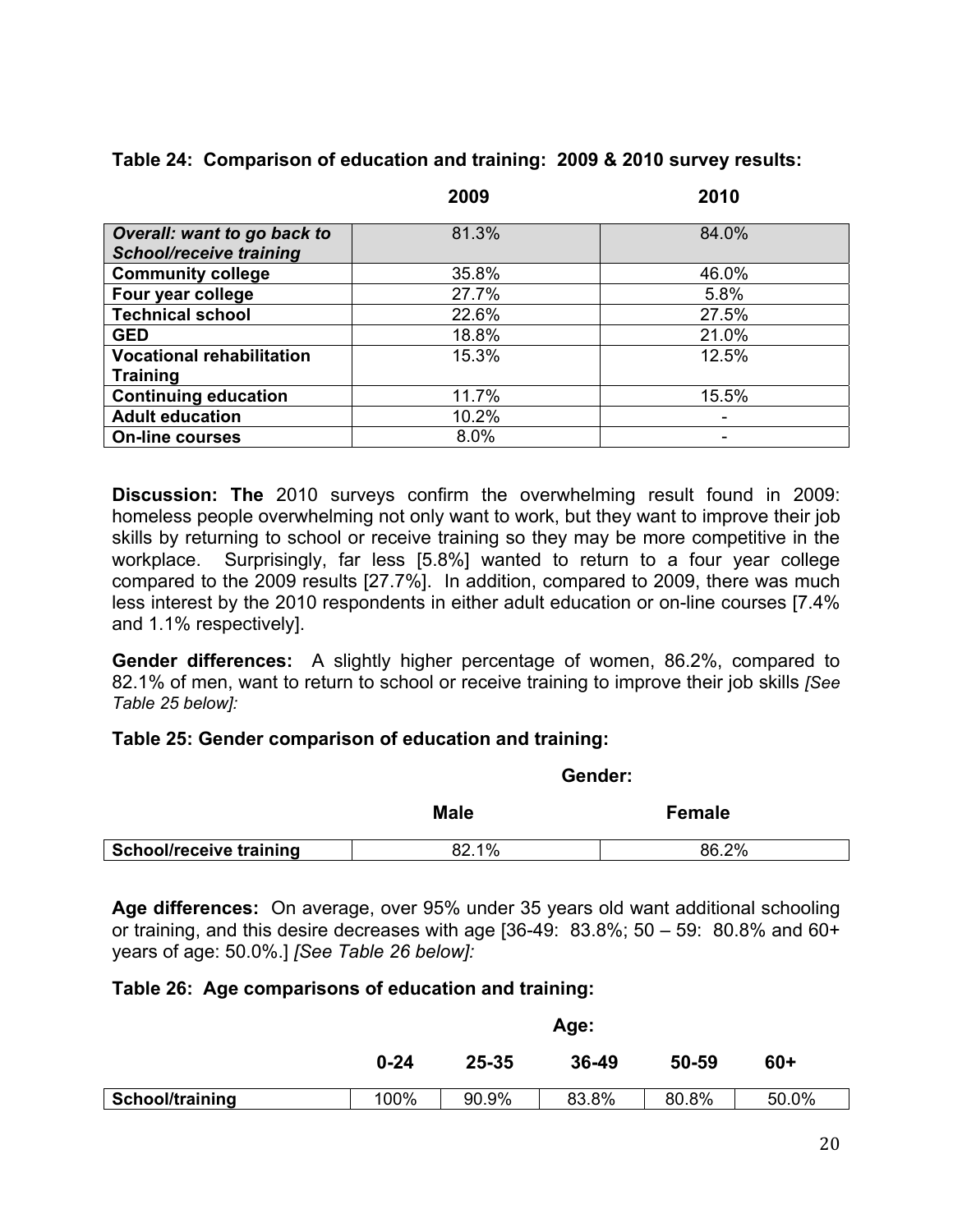**Discussion:** As expected, younger homeless people are much more enthusiastic about wanting to increase their education and training opportunities and this declines in direct proportion to age.

**Employment status and Education and training:** Overall, whether employed or unemployed, homeless people wanted to receive additional training or schooling to improve their job skills *[See Table 27 below]:* 

| <b>Employment status</b> | Yes: education and<br>training | No: education and<br>training |
|--------------------------|--------------------------------|-------------------------------|
| <b>Employed</b>          | 88.2%                          | 11.8%                         |
| Unemployed: 2 -24 months | 86.8%                          | 13.2%                         |
| Unemployed: over 2 years | 79.7%                          | 20.3%                         |

### **Table 27: Employment status and education and training**

**Discussion:** The results for employment status and education and training are very similar to employment status and looking for work. In other words, the longer the homeless person is unemployed, the less likely to want to receive education and training. While the percentage of unemployed over two years is still relatively high, there are 20.0% that might be perceived as basically given up hope, in this case, that further education and training is desired.

### **11. What agencies [government and/or nonprofit] have been most/least helpful?**

*Most helpful: [See Table 28A below]* Homeless respondents indicated that overall nonprofit homeless programs [40.0%] were more helpful than any single government agency.

Overall, 42.3% reported that the welfare office [Department of Human Assistance (DHA)] was helpful, divided between General Assistance [27.7%] and CalWORKs [14.6%]. Additionally, almost one third [30.6%] indicated that that the One-Stop Career Centers where helpful.

*Least helpful: [See Table 28B below]* The Employment Development Department [EDD] and the various programs of the Veterans Administration were *least often identified as helpful* [6.5% and 2.7% respectively]. [Note: we did not ask a specific question about their veteran's status]. The Social Security Administration dropped from being helpful in 2009 to not helpful in 2010.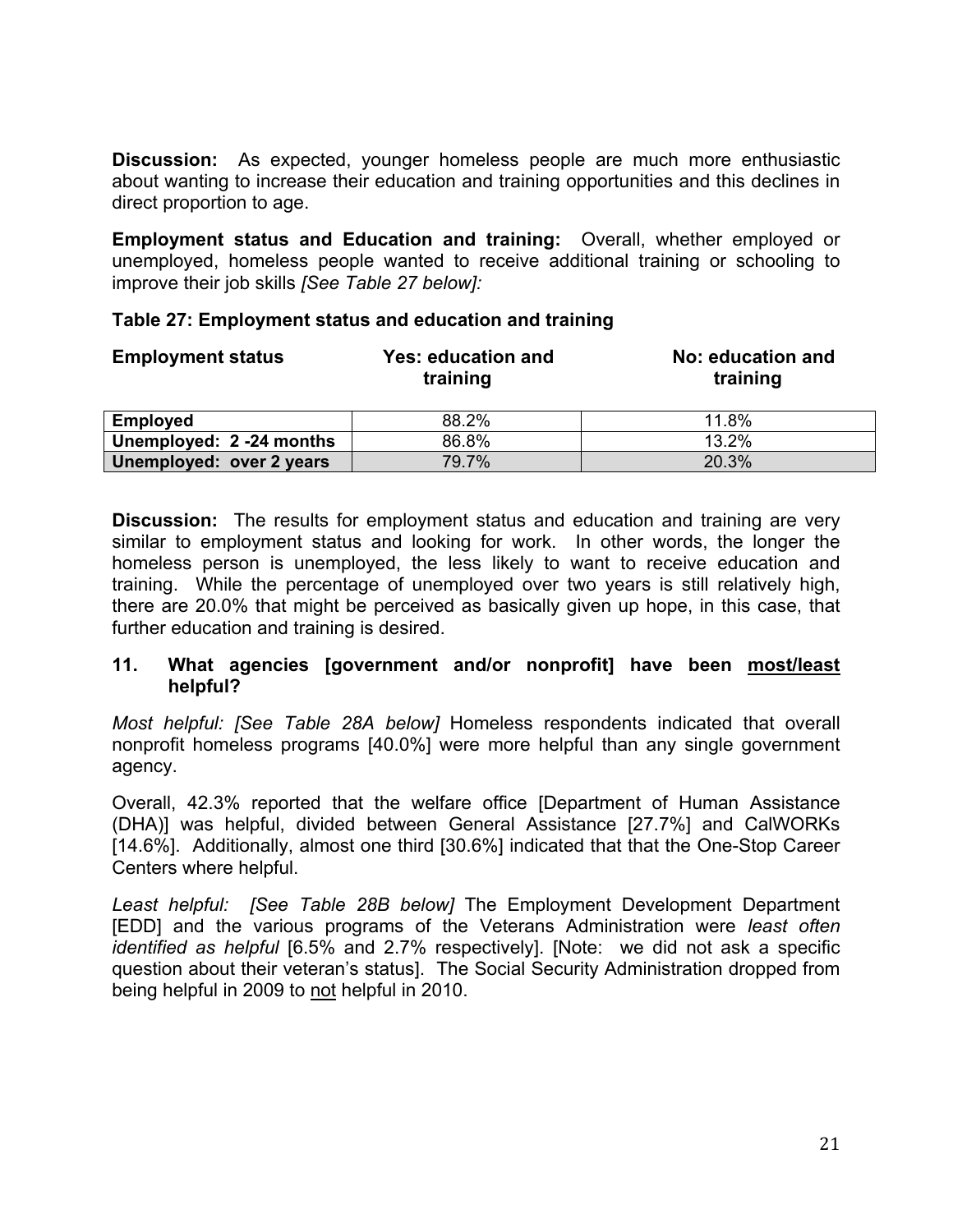**Table 28A: Comparison of what agencies have been helpful: 2009 & 2010 survey results:** 

| <b>Agencies</b>                       | 2009  | 2010  |
|---------------------------------------|-------|-------|
| Nonprofit homeless programs           | 22.4% | 40.0% |
| <b>Department of Human</b>            | 18.8% | 27.7% |
| <b>Assistance: General Assistance</b> |       |       |
| <b>Social Security Administration</b> | 18.0% | 2.7%  |
| <b>One Stop Centers</b>               | 17.3% | 30.6% |
| <b>Department of Human</b>            | 14.3% | 14.6% |
| <b>Assistance: CalWORKS</b>           |       |       |

**Discussion:** Again, it is not surprising that nonprofit homeless programs are identified as the most helpful agency in 2010, as it was in 2009, since their mission is to be of assistance. It is equally not surprising to see the Sacramento County Department of Human Assistance [DHA- both General Assistance and CalWorks] be identified as helpful, since help generally equates to cash aid. There was a significant increase in 2010 of those that perceived the One Stop Career Centers to be helpful [up to 30.6% from 17.3% in 2009]. This could be due to the infusion of American Recovery & Reinvestment Act [2009] funding to expand the help that the One Stop Career Centers could provide in 2010.

| Table 28B: Comparison of agencies least helpful: 2009 & 2010 survey results: |
|------------------------------------------------------------------------------|
|------------------------------------------------------------------------------|

| <b>Agencies:</b>                                         | 2009  | 2010    |
|----------------------------------------------------------|-------|---------|
| <b>Employment Development</b><br><b>Department [EDD]</b> | 14.5% | 6.5%    |
| <b>Veterans Administration</b><br>[VA]                   | 10.3% | 2.7%    |
| <b>Social Security</b><br><b>Administration</b>          | 18.0% | $2.7\%$ |

**Discussion:** For two years in a row the Employment Development Department and Veterans Administration were *least likely to be perceived as helpful* by homeless respondents. Finally, as noted above, the Social Security Administration dropped from being helpful to least helpful in the 2010 survey.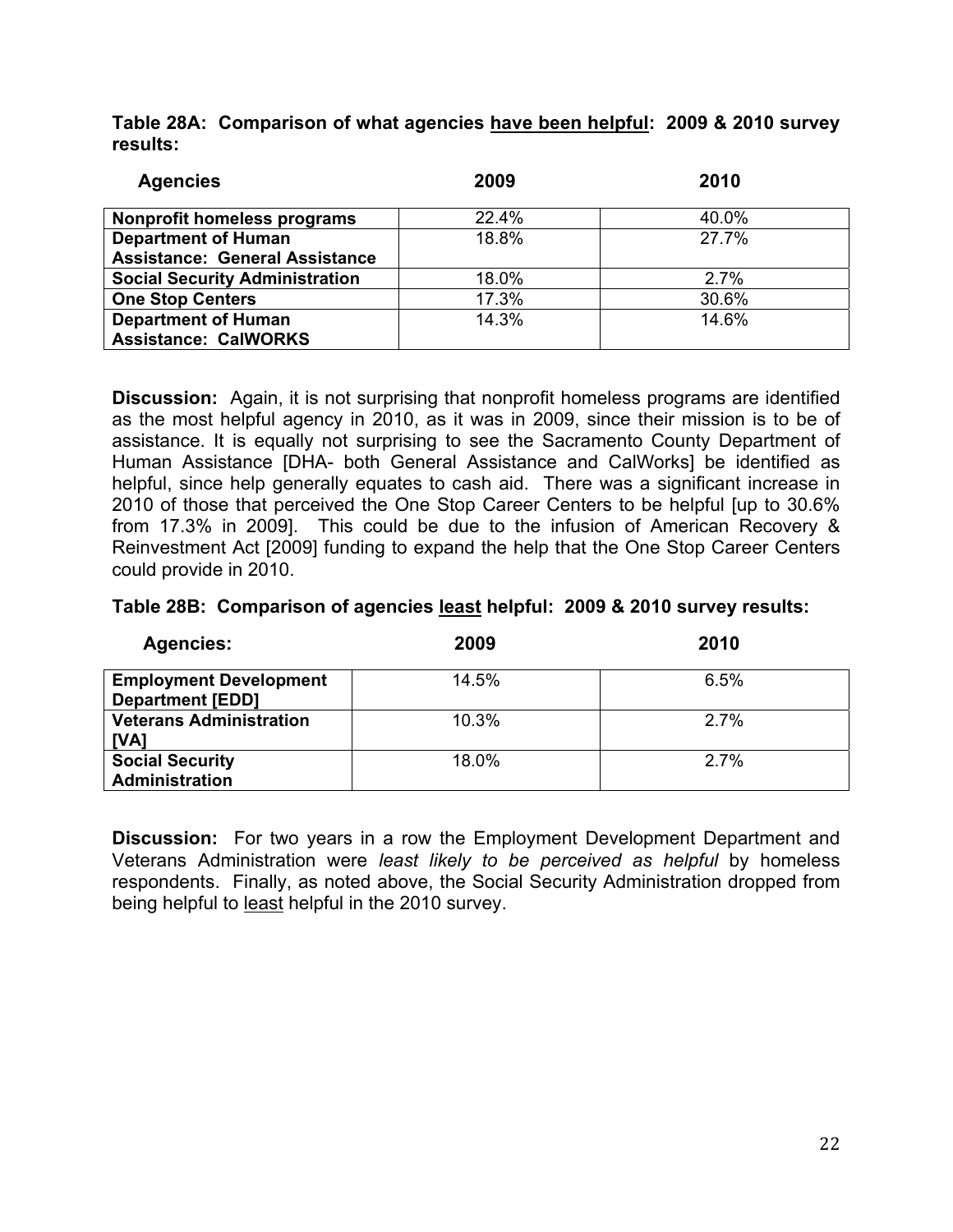# **12. How have these agencies been helpful?**

Of the nonprofit and government agencies that were helpful, *[See Table 28 below]* over half [52.0%] of the respondents received help with resume writing. Interview skills were received by 39.8% of respondents. Almost one-third [30.0%] received the benefit for which they applied, and the same percentage of respondents received computer skills. Nearly one third [32.8%] received a combination of help enrolling in job training and enrolling in school [20.4% and 12.4% respectively]. Nearly one quarter [24.8%] located employment. In addition, nearly one third received assistance with transportation, the provision of an address to receive mail, or assistance receiving email or voicemail [20.4% and 12.4% respectively].

A smaller percentage of respondents received on-the-job support [8.9%].

### **Table 29: Comparison of how agencies have been helpful: 2009 & 2010 survey results:**

| <b>Reasons why helpful:</b>      | 2009  | 2010  |
|----------------------------------|-------|-------|
|                                  |       |       |
| <b>Resume writing</b>            | 37.7% | 52.0% |
| Received benefit for which       | 29.9% | 30.0% |
| they applied                     |       |       |
| <b>Transportation assistance</b> | 27.3% | 20.4% |
| Mail/email/voicemail             | 27.3% | 12.4% |
| <b>Located employment</b>        | 27.3% | 24.8% |
| <b>Interview skills</b>          | 26.0% | 39.8% |
| <b>Helped enroll in school</b>   | 22.1% | 12.4% |
| Help enrolling in job            | 19.5% | 20.4% |
| training                         |       |       |
| <b>Computer training</b>         | 16.9% | 30.0% |
| On-the-job support               | 15.6% | 8.9%  |

**Discussion:** For the most part, the results in terms of the kinds of help provided were consistent between 2009 and 2010, with some significant exceptions. In 2010, respondents received more help with resume writing and computer training compared to 2009, and less help with receiving mail, email and voicemail as well as help enrolling in school and on the job support.

# **13. Why have they not been helpful?**

About one-third stated they were denied services because they were homeless [31.6%] or they were unaware of services available to homeless consumers [30.6%]. *[See Table 30 below]:*

In addition, over one-quarter [27.6%] did not have transportation to the agency to receive assistance.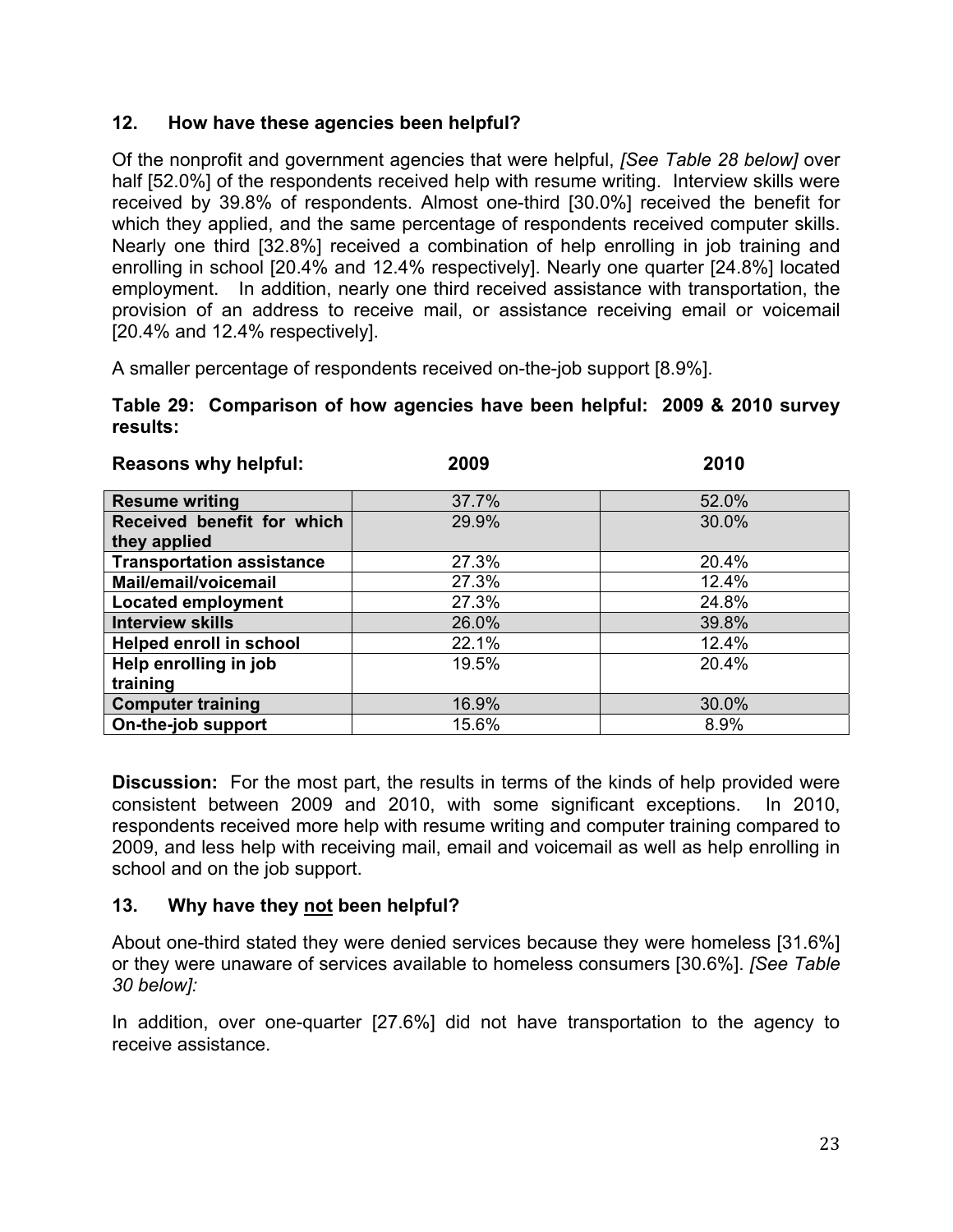Significant responses of why they did not receive assistance included:

- $\checkmark$  Bureaucratic reasons: 35.1% identified a combination of red tape [13.3%]; turned away from agency [10%]; long waiting lists [6.7%] and lack of follow-up from the agency [5.0%] as reasons why did not receive help;
- $\checkmark$  26.7% stated the agency was unaware that there was a service available to homeless consumers;
- $\sim$  20.0% identified being disabled as a reason they did not receive assistance;
- $\checkmark$  18.3% identified lack of transportation as a barrier;
- $65.0\%$  identified lack of child care.

**Table 30: Comparison of how agencies have NOT been helpful/did not receive assistance: 2009 & 2010 survey results:** 

| <b>Reasons Not Helpful:</b>                                            | 2009  | 2010 * |  |
|------------------------------------------------------------------------|-------|--------|--|
|                                                                        |       |        |  |
| Denied service because<br>homeless                                     | 31.6% | 2.0%   |  |
| <b>Agency unaware of service</b><br>available to homeless<br>consumers | 30.6% | 26.7%  |  |
| <b>Lacked transportation to</b><br>get to agency for assistance        | 27.6% | 18.3%  |  |
| <b>Disabled</b>                                                        | 18.6% | 20.0%  |  |
| <b>Criminal background</b>                                             | 17.5% | 5.0%   |  |
| Long waiting list                                                      | 15.3% | 6.7%   |  |
| Too much "red tape"                                                    | 14.3% | 13.3%  |  |
| <b>Turned away from agency</b>                                         | 14.3% | 10.0%  |  |
| No follow-up from agency                                               | 11.2% | 5.0%   |  |
| Lack of computer skills                                                | 10.2% | 8.3%   |  |
| Lack of childcare **                                                   |       | 5.0%   |  |

**\*** Only 60 respondents, out of 185, completed this section of the survey, so the results are not comparable.

\*\* This question was not asked in 2009. We added it in 2010 to get a better gauge on issues potentially facing homeless women. Thanks to *Women's Empowerment* for adding this question.

**Discussion:** Again, because the number of respondents is only one third of the total number of respondents [60 out of 185], the findings for this section are not comparable to those in 2009. Despite that, however, they are generally instructive. Homeless people, over the course of two surveys, still face significant barriers to receiving assistance, including the fact that they are homeless, agencies lack information about services for homeless people, lack of transportation, issues around disabilities, criminal background and lack of child care.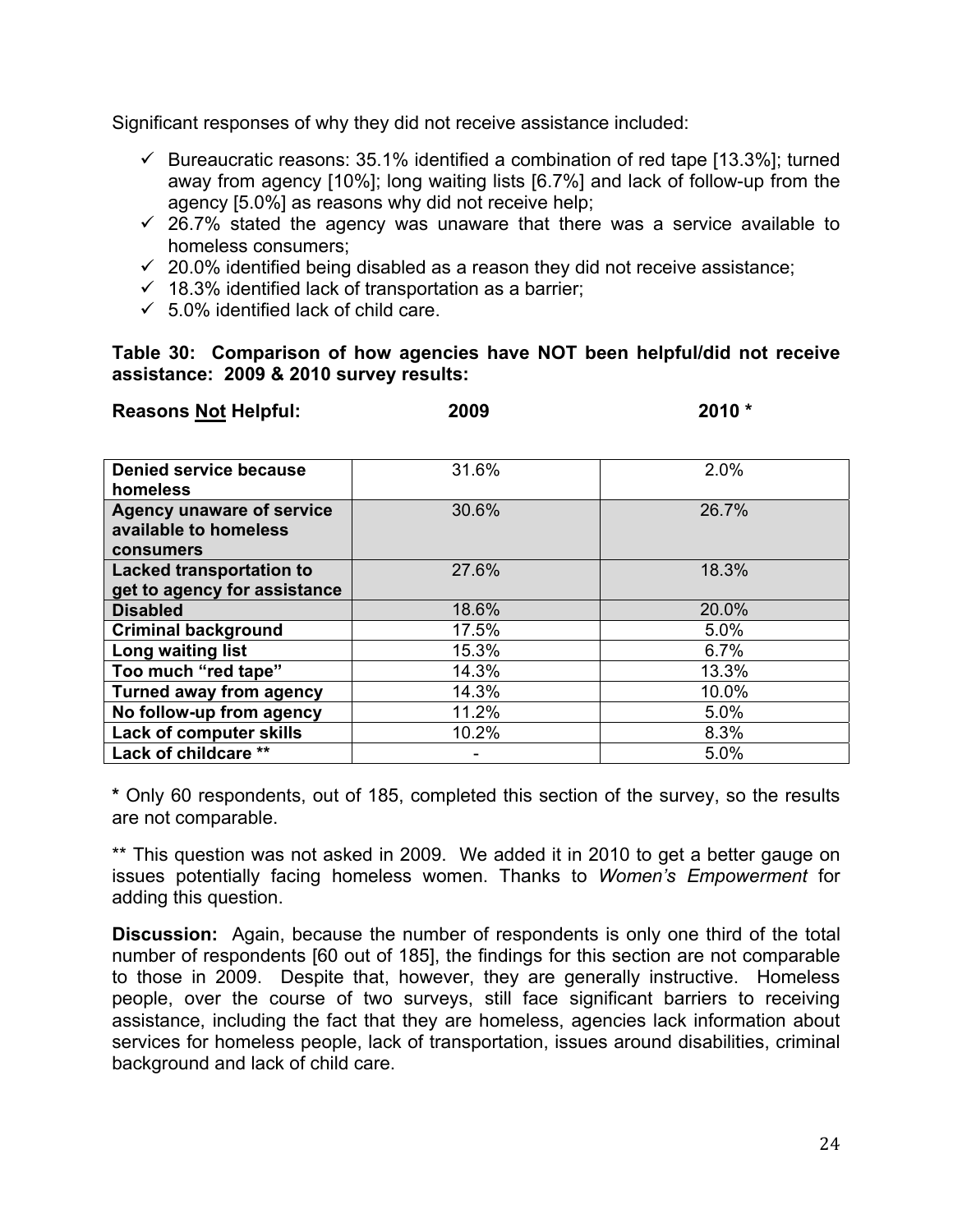### **RECOMMENDATIONS:** *Prioritized order:*

*Preamble to recommendations:* The Employment Committee feels strongly that the overarching guiding principles to ending and preventing homelessness rests on four pillars: [1] safe, decent and affordable homes; [2] access to affordable health care, including mental health and substance abuse services; [3] access to education and training opportunities; and [4] a living wage with full benefits.

*Progress Updates: In 2009 the Homeless Employment Committee, based on the 2009 survey identified four top priorities for 2009 – 2010: 1. Homeless Employment Summit; 2. Expand job education and training opportunities; 3. Mobile Employment Services Van and 4. Sacramento Community Voicemail Project. Based on the 2010 findings, several new recommendations were added to this report. As part of the recommendations, a progress report was added to the four recommendations above.* 

**The Homeless Employment Committee identified Tier 1 recommendations, where we would either take the lead or where we would partner [P] with organizations, as well as Tier 2 recommendations for work already in progress:** 

- **Tier 1:** *Top priority recommendations for 2010-2011*
- **Tier 2:** *Recommendations that we have begun working on and are achieving progress on in 2010.*

### **Tier 1 recommendations:**

- **1. Homeless Employment Summit:** The Policy Board, in partnership with the Interagency Council and Chamber of Commerce, needs to convene a *Homeless Employment Summit* whose purposes include addressing the economic reasons why people become homeless [i.e. Lack of a living wage, job loss, evictions and foreclosures]. In addition, the *Summit* would advocate to remove barriers of government agencies to employment of homeless people with the goal of creating full access for homeless people to receive these services, as well as to work to create living wage jobs for homeless and low-income people. These include, but are not limited to :
	- Ensuring that if there is another round of the federal stimulus funding, including the Homeless Prevention and Rapid Rehousing [HPRP] funds, and Community Service and Community Development Block grant [CSBG and CDBG] funds are coordinated to guarantee that the housing systems and the employment systems in our community are working together for the same goal: to end and prevent homelessness. This recommendation also needs to be coordinated with the implementation of the HEARTH Act as mentioned above, since the HEART Act incorporates the framework of the HPRP funds.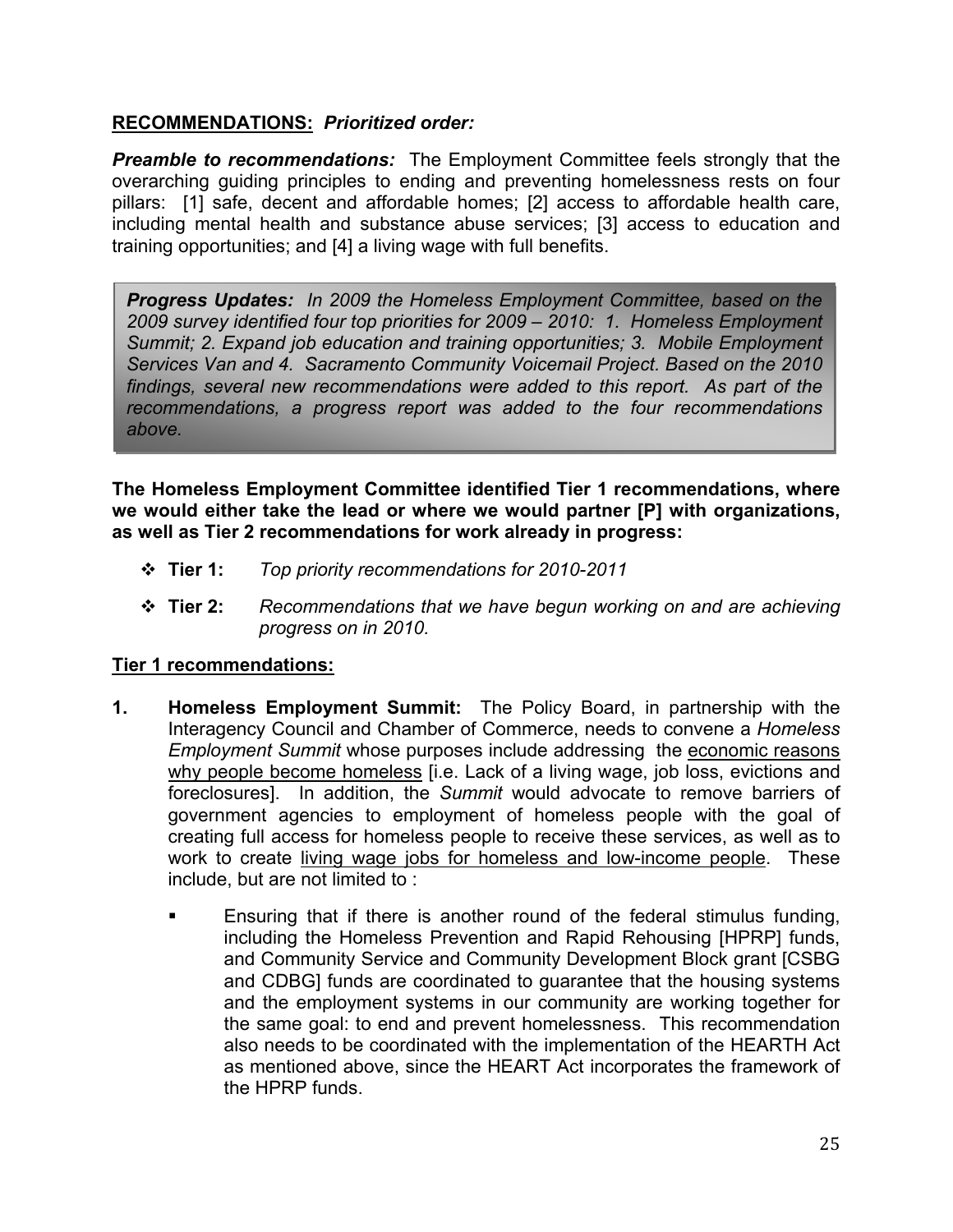*Progress update: The Homeless Employment Committee has had several initial conversations with the Homeless Liaison, Sacramento Mayor Kevin Johnson's office about hosting a Homeless Employment Summit in early 2011.* 

The Homeless Employment Committee felt strongly that if we host a successful *Homeless Employment Summit,* the event would be the avenue to move forward many of the items identified in the Education and Training Opportunities recommendations below.

- **2. Create the Homeless Services Liaison Interagency Council:** It is clear from both the 2009 and 2010 surveys that a significant barrier to employment for homeless people is that either agencies do not know they can serve homeless people, or homeless people do not know of the services and resources available to them. To help mitigate this, we recommend as a formal structure reporting to the Policy Board, a *Homeless Services Liaison Interagency Council.* Each city and county human service agency assigns a homeless liaison to serve on this council so that the entire human service delivery system is aware of homeless services available, and can take the next step and design how to more effectively integrate the delivery of those services. This council would also consist of homeless consumers and advocates and have three seats on the Policy Board.
- **3. Fostering Partnerships:** Nine of the recommendations of this report come under the auspices of fostering partnerships and collaborations with organizations working on those issues already in the community. These include the following recommendations:
	- **Peer to Peer Homeless Outreach/Mentoring Team-** [A Peer-to-Peer model, *hiring a team of five homeless consumers* to educate other homeless individuals about employment services] **as part of the Mobile Employment Services Van.**

Partners include Sacramento Homeless Organizing Committee, Resources for Independent Living and Paratransit.

 **Begin a** *Semi-Annual Homeless Career Day* **to match homeless people with public and private employers;** 

**Progress Update:** *Homeless Employment Committee partners hosted a Homeless Job Resource Fair at the 2010 Homeless Connect event, which was attended by more than 150 homeless people. Current plans are to hold this fair yearly as well as work with direct service providers to integrate them into ongoing, existing job fairs in the community.*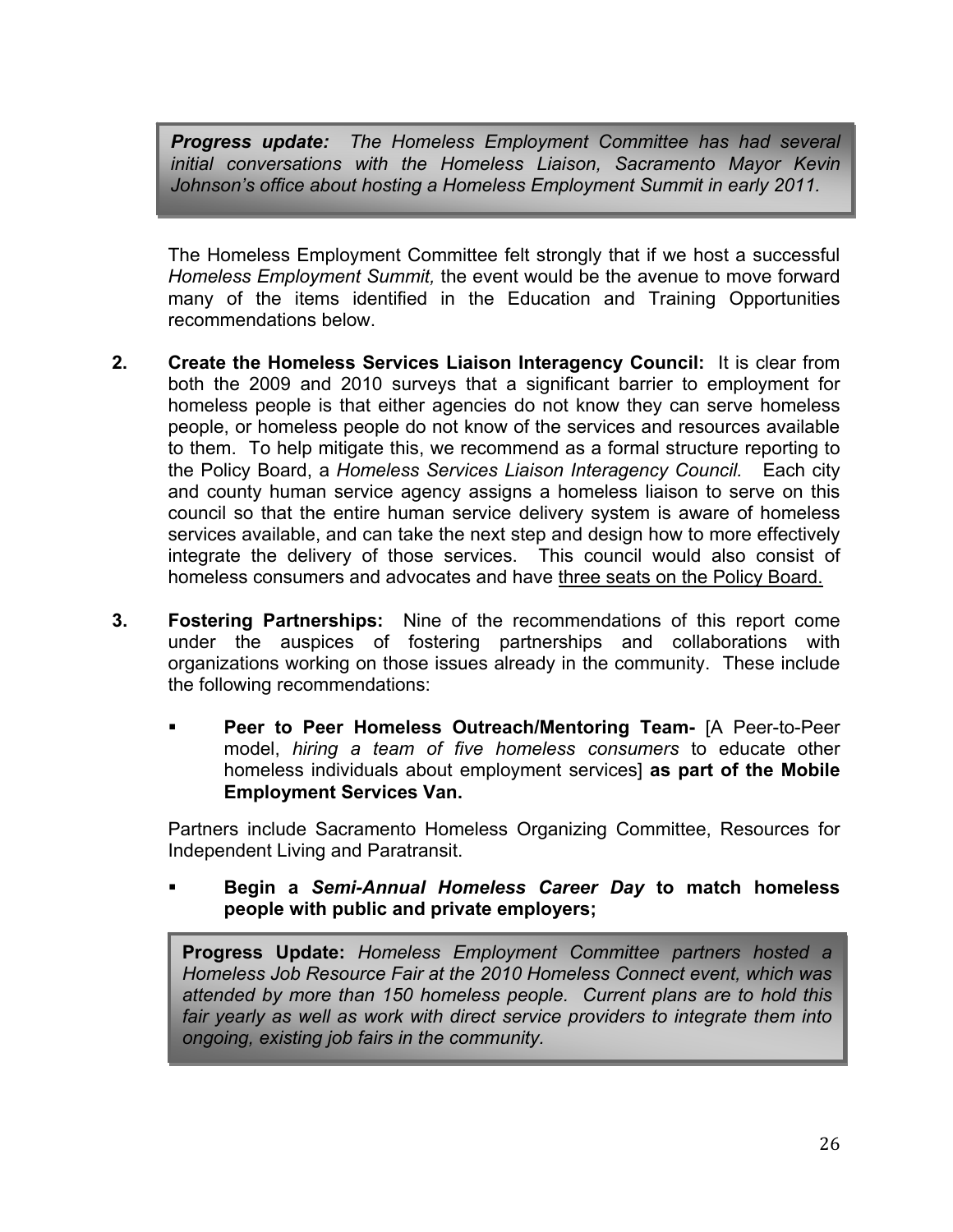Partners include Lutheran Social Services, Sacramento Area Emergency Housing Center, St. Vincent DePaul, Girl Yes You Can!, Women's Empowerment, and Sacramento Area Emergency Housing Center.

# **Create "Return to Work" orientations and trainings for the long term unemployed:**

Partners include Lutheran Social Services, Sacramento Area Emergency Housing Center, St. Vincent DePaul, Girl Yes You Can!, Women's Empowerment, and Sacramento Area Emergency Housing Center.

### **Work with disability advocates and employers to fully address the disability barriers to employing homeless people:**

- The work should be focused on the need for creating accommodations at the workplace, which nearly 40% of respondents indicated they needed to work either full or part time.
- $\checkmark$  In addition, expand the purview of the Sacramento County Disability Advisory Commission to include issues facing homeless people. Education is needed for homeless people regarding SSI and SSDI rules and employment services. As this survey indicates, homeless people do not know if they can or cannot work if they receive SSI or SSDI, while about one-third were not informed of the various employment services in the community.
- $\checkmark$  Leverage California State Department of Vocational Rehabilitation [DOR] funding: This department provides Vocational Rehabilitation Services to Californians with disabilities who want to work, including people paroled from state prisons. The services include employment counseling training and education, mobility and transportation aids, job search and placement assistance. However, Sacramento County does not do a good job of fully leveraging these state resources for the disabled community, including homeless people, who want to work.
- $\checkmark$  Publicize the Job Accommodation Network to homeless consumers and providers.

Lead partner is Resources for Independent Living.

 **Expand transportation opportunities:** Clearly, lack of transportation is a major barrier for homeless people to seek, secure and retain employment. We recommend either free or deeply subsidized light rail or bus vouchers for homeless people who use this transportation for employment purposes.

Lead partner is the Coalition for Regional Equity [C.O.R.E.]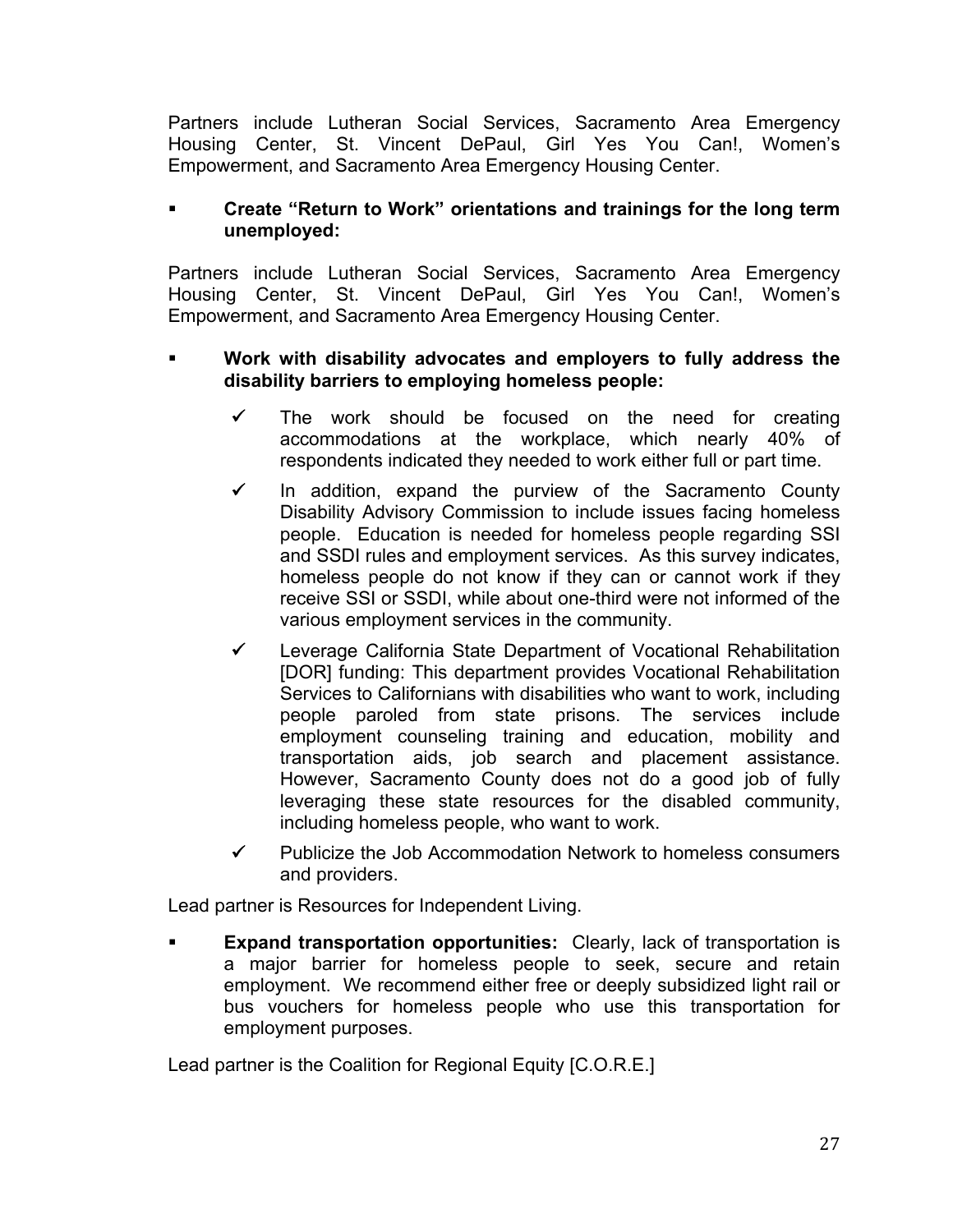**Expand Child Care:** The lack of child care is a significant barrier to homeless parents, mostly women, in seeking and retaining employment. We recommend the expansion of child care opportunities for homeless women [disproportionately] and men with children, so that they can locate work and/or return to school for additional education and training. Specifically, we recommend that Sacramento County work with Women's Empowerment to locate and fund a licensed child care facility for homeless parents.

*Progress Update: Faith & Homeless Families in partnership with Women's Empowerment are exploring partnering to create a licensed child care center that would provide child care services to homeless women with children to allow them to go back to school as well as seek and keep employment.* 

Lead partners are Faith & Homeless Families and Women's Empowerment.

 **Expand Domestic Violence services:** Again, given that domestic violence is a major issue for homeless women, either as a cause of their homelessness, or a barrier to seeking employment, we recommend expanding domestic violence services, including counseling for homeless women.

Lead partner is W.E.A.V.E.

 **Explore replicating the Supportive Housing Employment Collaborative [San Francisco]:** The Supportive Housing Employment Collaborative [SHEC] is a partnership of 7 San Francisco nonprofit organizations that provide permanent supportive housing for formerly homeless adults. In 1996, the five founding agencies--Chinatown Community Development Center, Community Housing Partnership, Conard House, Episcopal Community Services, and Mercy Housing- created the SHEC to provide an employment-training and job-placement program that is accessible to all of their tenants. Two additional supportive housing agencies, Swords to Ploughshares and Hamilton Family Center, have joined the SHEC since 2004. In 2010, SHEC's educational, vocational, on-the-job training, job placement, and job retention services are available to approximately 2,000 formerly homeless individuals living in 23 supportive housing sites across the city. In the past 10 years, the SHEC has placed approximately 700 formerly homeless people in permanent, unsubsidized employment.

The Homeless Employment Committee, in partnership with the Sacramento Housing Alliance will convene all the supportive housing organizations in Sacramento County to explore replicating the San Francisco employment model.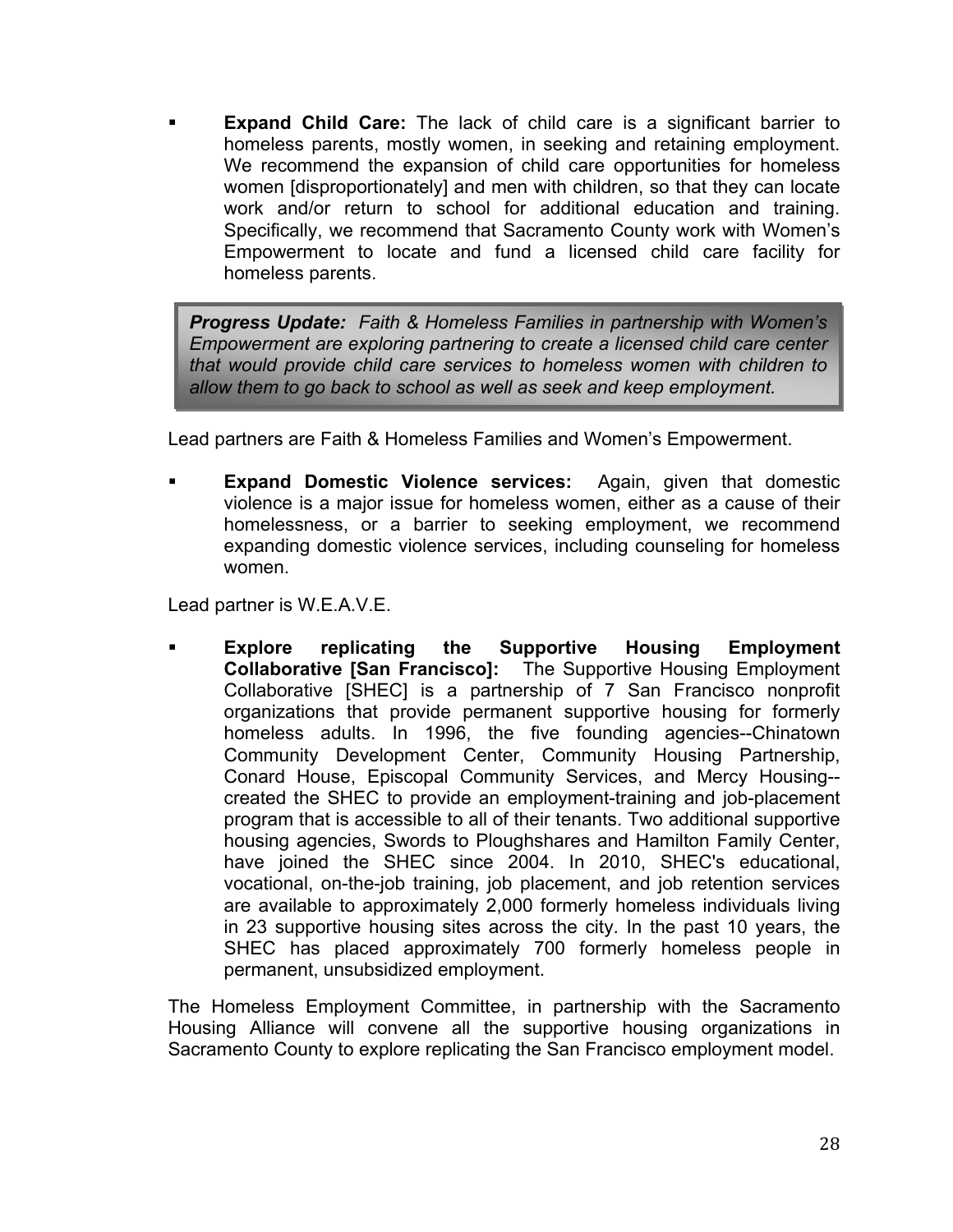### **Tier 2 Recommendations:**

**4. Fully fund and implement the Mobile Employment Service Van:** As a result of the 2009 report, the Homeless Employment Committee was donated two 14 passenger vans by the Thunder Valley Casino to use as Mobile Employment Service Vans. These vans would perform employment outreach to homeless people. In addition, the plan is to equip the vans with computers and cell phones so that homeless people can perform job searches, write resumes and follow-up on job interviews.

# *Progress Update:*

- *1. Thunder Valley Casino donated two 14-passenger vans to use as Mobile Employment Services vans.*
- *2. Pending grant proposal in partnership with Paratransit for \$100,000 in federal Jobs Access and Reverse Commute [JARC] funding.*
- **5. Fund and fully implement the Sacramento Community Voice Mail Project:** In 2009, the Homeless Employment Committee recommended universal coverage of a mailing address, email and voicemail services for homeless people to dramatically increase their chances for employment. Since then, we urge the full funding and implementation of this overdue recommendation.

*Progress Update***:** *The Homeless Employment Committee surveyed the community and has 18 community partners ready to participate in the Sacramento Community Voice Mail project. All that is needed is a*  lead agency to apply to the National Community Voice Mail project to *receive \$20,000 in seed funding. Potential lead partner is the Sacramento Housing Alliance.* 

**6. Outreach and Education Campaign about educating large, medium and small businesses about the Work Opportunity Tax Credit [WOTC]:** WOTC is a Federal tax credit incentive that the Congress provides to private-sector businesses for hiring individuals from twelve target groups, including homeless people.

*Progress Update: Partner organizations of the Homeless Employment Committee have made initial contacts with the local Chamber of Commerce as well as Rotary Clubs to explore making presentations regarding the WOTC. Lead partner is Sacramento Area Emergency Housing Center [SAEHC]*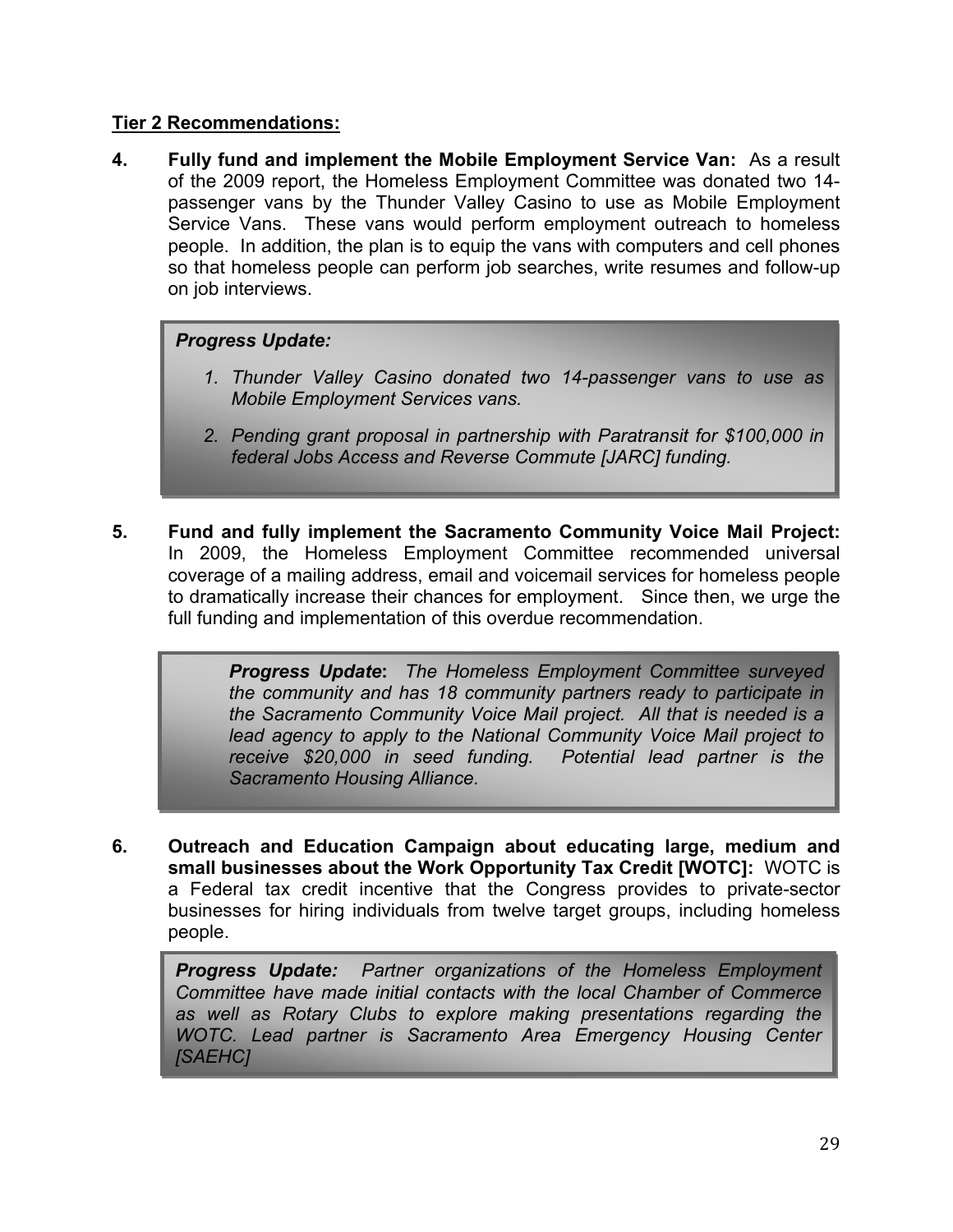**7. Access to free or affordable health care:** Again, as the survey indicates, a major reason why people become homeless, as well as a significant barrier to securing employment, are health issues. The County must seek federal funds to expand the local Health Care for the Homeless Program. Additionally, it must restore and expand county funding to preventative mental and physical health care to homeless people to help them overcome these barriers. This recommendation needs to be linked to the health delivery system restructuring recommendations made by the Services Committee to the Policy Board.

### **Additional recommendations:**

- **8. Include Employment and Income recommendations in the 10-Year Plan to End Homelessness, to be consistent with the HEARTH Act.** The 10-Year Plan to End Chronic Homelessness was fairly limited in scope, focused on ending homelessness for "chronically" homeless people and was void of any employment and income recommendations. We strongly urge the Policy Board and policymakers in general to expand the vision of this plan and include youth and families in the plan as well as a full range of employment and income strategies focused on ending and preventing homelessness in our community. This is especially timely with the anticipated implementation of the federal HEARTH Act in 2011.
- **9. Additional education and training opportunities to homeless people:** Overwhelmingly, over 80% of respondents want to go back to school or to receive additional training to increase their education and skill level to increase their employability. Since few homeless people in the survey indicated receiving computer training, these opportunities include dramatically closing the "digital divide" between homeless and housed people to increase the competitiveness of homeless people in the job market.

Again, key elements should include:

- $\checkmark$  Expanding "On-the-Job Training" and "On-the-Job Support" for homeless people;
- 9 Create a *Homeless Apprenticeship Program* in partnership with trade unions [primarily the construction, warehouse and food industry trades as this survey indicates] the City and County and private industry to expand job opportunities for homeless people;
- 9 Create a *Homeless-Community College Partnership* to expand the educational and job training opportunities of homeless people;
- $\checkmark$  Partner with high growth industries in the area to create employment opportunities;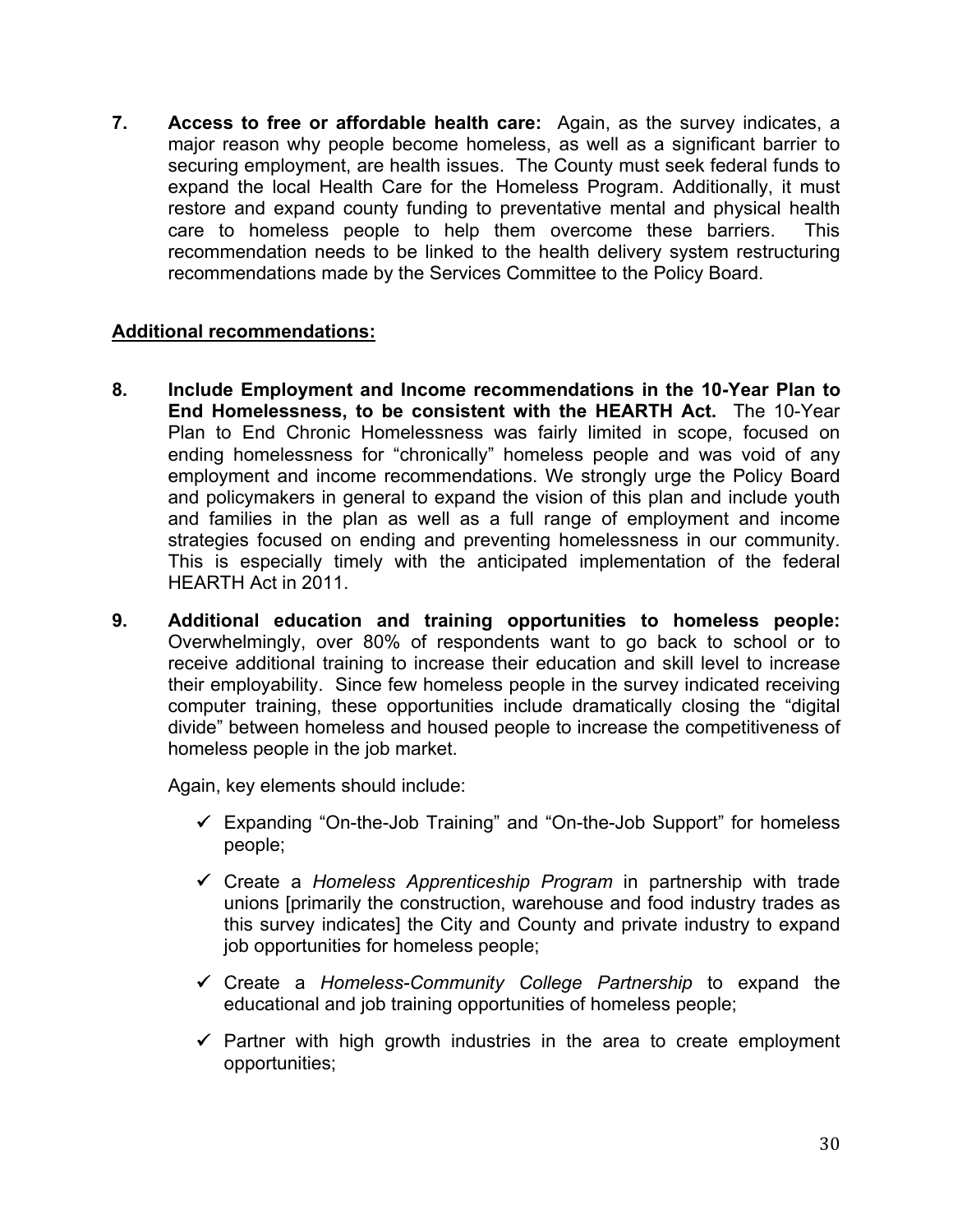**10. Launch an education and public relations campaign** directed by the Policy Board of Sacramento Steps Forward, specifically the Advocacy Committee, to educate policymakers, city and county officials, employers and the public to help diffuse the stereotypes of homeless people. As this survey found, almost 90% of homeless people want to work; 35% have a license or certificate; the homeless population has a broad range of marketable and employable skills and over 80% want to return to school or receive additional training.

**These recommendations are summarized in Table 31 below which place each of the recommendations into "short-term [6 months or less]," "mid-term [6 months – 12 months]" and "long-term" 12 months – 18 months] implementation timeframe.**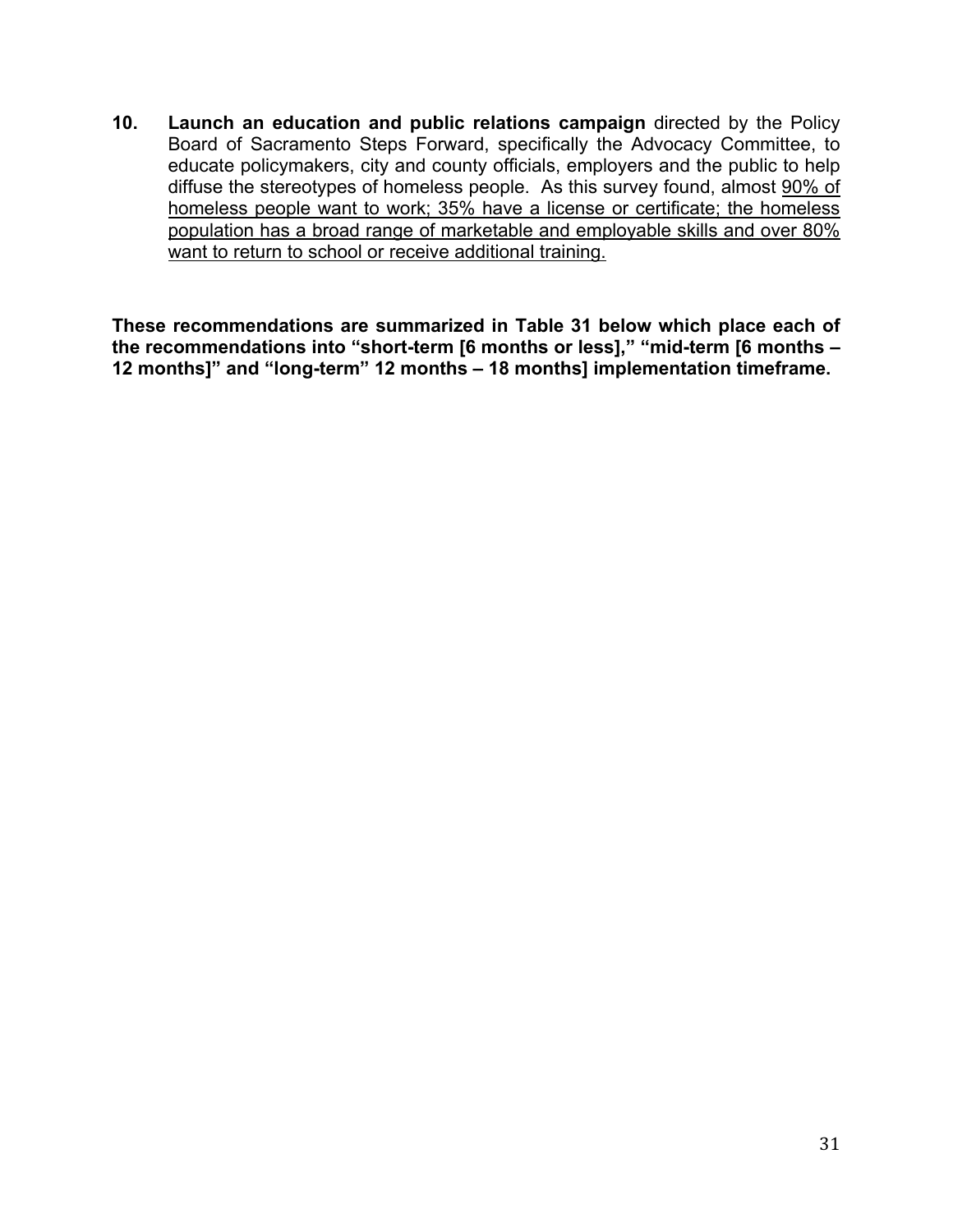|  | Table 31: Recommendation Implementation Timeframe: |
|--|----------------------------------------------------|
|--|----------------------------------------------------|

|                                    | <b>RECOMMENDATION</b>                                                                                        | <b>SHORT-TERM</b> | <b>MID-TERM</b>  | <b>LONG - TERM</b> |  |
|------------------------------------|--------------------------------------------------------------------------------------------------------------|-------------------|------------------|--------------------|--|
| TIER 1:                            |                                                                                                              |                   |                  |                    |  |
| 1.                                 | <b>Homeless Employment Summit</b>                                                                            | X                 |                  |                    |  |
| 2.                                 | <b>Homeless Services Liaison</b><br><b>Interagency Council- with at least 3</b><br>seats on the Policy Board | X                 |                  |                    |  |
| 3.                                 | <b>Fostering Partnerships</b>                                                                                |                   |                  |                    |  |
|                                    | Peer to Peer Homeless Outreach &<br>$\blacksquare$<br><b>Mentoring</b>                                       | X                 |                  |                    |  |
|                                    | Semi - Annual Homeless Career<br>۰.<br>Day                                                                   | X                 |                  |                    |  |
|                                    | • Create "Return to Work"<br>orientations                                                                    |                   | X                |                    |  |
|                                    | • Fully address disability barriers to<br>work                                                               |                   | X                |                    |  |
|                                    | <b>Expand transportation options</b>                                                                         |                   | $\boldsymbol{X}$ |                    |  |
|                                    | <b>Expand Child Care</b><br>٠                                                                                |                   |                  | X                  |  |
|                                    | <b>Expand Domestic Violence Services</b>                                                                     |                   | X                |                    |  |
|                                    | <b>Explore replicating SF's Supportive</b><br><b>Housing Employment Collaborative</b>                        | X                 |                  |                    |  |
| <b>TIER 2:</b>                     |                                                                                                              |                   |                  |                    |  |
| 4.                                 | <b>Implement Mobile Employment</b><br><b>Services Van</b>                                                    | X                 |                  |                    |  |
| 5.                                 | <b>Implement Sacramento Community</b><br><b>Voice Mail Project</b>                                           | X                 |                  |                    |  |
| 6.                                 | <b>WOTC Outreach and Education</b><br>Campaign                                                               | X                 |                  |                    |  |
| 7.                                 | <b>Expand health care coverage</b>                                                                           |                   |                  | X                  |  |
| <b>ADDITIONAL RECOMMENDATIONS:</b> |                                                                                                              |                   |                  |                    |  |
| 8.                                 | Include employment in 10 year plan to<br>align with HEARTH Act                                               | X                 |                  |                    |  |
| 9.                                 | <b>Additional education and training</b><br>opportunities, including:                                        |                   |                  |                    |  |
|                                    | Partner with high growth industries<br>٠                                                                     |                   |                  | X                  |  |
|                                    | <b>Create Homeless Apprenticeship</b><br>٠<br>Program                                                        |                   | X                |                    |  |
|                                    | <b>Homeless - Community College</b><br><b>Partnership</b>                                                    |                   |                  | X                  |  |
| 10.                                | <b>Education and Public Relations</b><br>Campaign                                                            |                   | X                |                    |  |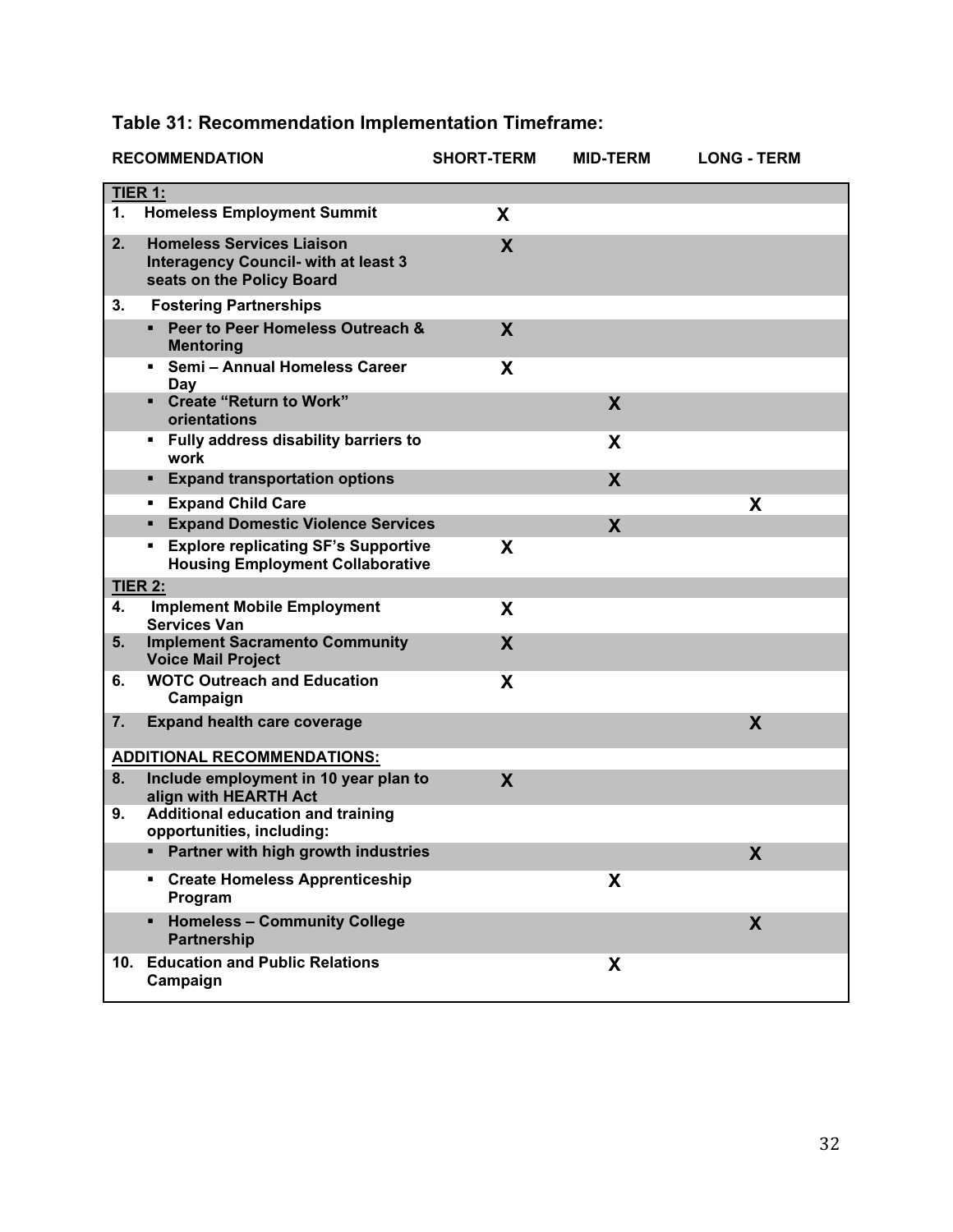### **CONCLUSION:**

For two consecutive years, after surveying nearly 400 homeless people in Sacramento County, the conclusion is overwhelming that 90% of homeless people do not work *AND* the same 90% want to work and want to receive additional education and training to be competitive in the work marketplace. In addition, a significant proportion of the homeless population is highly skilled, evidenced by nearly 40% having either a license or certificate. It is our hope that taken together, the 2009 and 2010 reports shatter the stereotypes of homeless people not wanting to work and being "lazy, crazy drug addicts and prostitutes." As our surveys underscore, nothing could be further from the truth.

Finally, the driving purposes of these surveys are to ensure that Sacramento fully embraces the results of this survey and focuses on these asset-based results and recommendations and to ensure the full participation of homeless consumers in the design and implementation of the employment recommendations.

The goal is for Sacramento to use these results to integrate a *housing first* with an *employment and income-ready first approach* to ending and preventing homelessness.